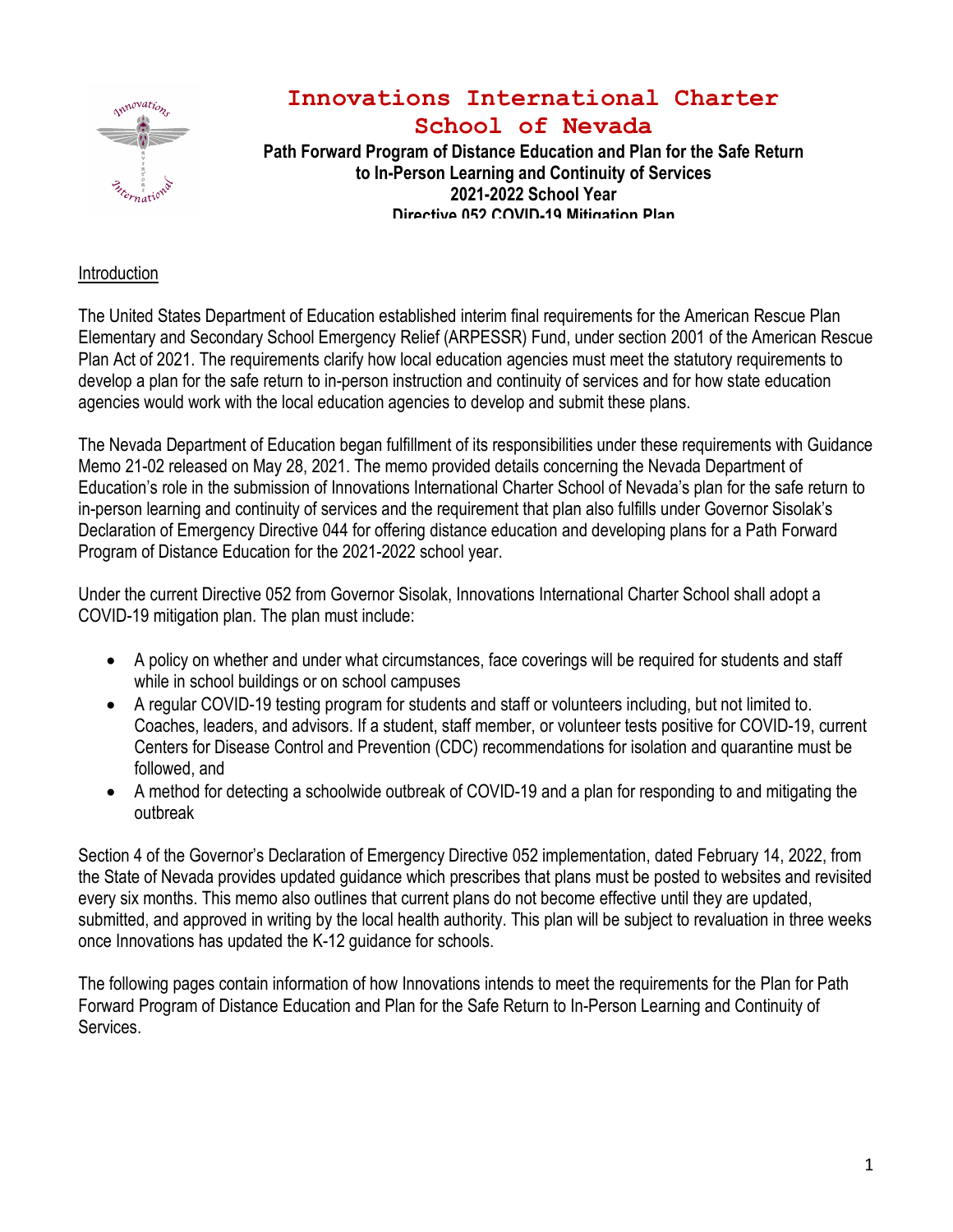## Requirement: All districts and schools must submit a Plan for a Path Forward Program of Distance Learning for the 2021-2022 School Year.

For the 2021-2022 school year, Innovations offers parents/guardians the following learning models:

- Innovations' Elementary Campus, grades K-5 will offer two (2) cohort choices for its students for the 2021- 2022 school year. Cohort A will encompass a hybrid instructional format integrating in-person instruction with a distance learning/digital instructional day. Cohort B will use a distance education learning format with students attending school virtually using the distance education definitions outlined in SB 215 section 1.5, "distance education means synchronous or asynchronous instruction which is delivered by means of video, computer, television, or the Internet or other electronic means of communication, or any combination thereof, in such a manner that the person supervising or providing the instruction and the pupil receiving the instruction are separated geographically for a majority of the time during which the instruction is delivered."
- Innovations' Secondary Campus, grades 6-12 will offer two (2) cohort choices for its students for the 2021- 2022 school year. Cohort A will encompass a hybrid instructional format integrating in-person instruction with a distance learning/digital instructional day. Cohort B will use a distance education learning format with students attending school virtually using the distance education definitions outlined in SB 215 section 1.5, "distance education means synchronous or asynchronous instruction which is delivered by means of video, computer, television, or the Internet or other electronic means of communication, or any combination thereof, in such a manner that the person supervising or providing the instruction and the pupil receiving the instruction are separated geographically for a majority of the time during which the instruction is delivered."
- Cohort B will use distance education instruction for the following:
- Any charter school student who has documentation from a medical professional related to a condition that would be compromised by attending school in-person or is quarantined on the advice of local public health officials must have an opportunity to access and participate in distance education
- All county school district students must have an ability to access and participate in distance education at the request of their parent/guardian through a process to be established by the district
- Cohort A will use a 'hybrid learning' defined as any arrangement under which a district or school is providing in-person instruction concurrently with distance education either through electronic means or through paper correspondence. This may include scenarios under which some students are learning in-person and others are learning through distance education, as well as scenarios under which all students are alternating between in-person instruction and distanced education on a regular schedule. Schools may, but are not required to, consider the following approaches to implementing hybrid learning:
- Prioritizing in-person instruction for student most negatively impacted by COVID-19, including students from families experiencing poverty, students of color, English learners, students with disabilities, student experiencing homelessness, children and youth in foster care, and migratory children
- Evaluating students' Individualized Education Programs or 504 Plans to determine whether the provision of services requires in-person instruction or interaction
- Determining that certain grade levels or courses are better suited to in-person instruction or distance learning
- Considering documented students and family medical circumstances
- Cohort A the proposed hybrid approach uses in-person instruction following strict social distancing protocols and a technology-based learning process to provide instruction to its students five days a week. Four days a week, students will be scheduled to attend in-person classes with their assigned grade level teacher. One day a week, they will be provided a hybrid/digital learning structure using technology-based instruction. Cohort A students at grades K-5 and 6-9 will attend in-person learning with their assigned teacher on Tuesday – Friday of each week the school is in session with technology-based/digital learning on Mondays. Students in grades 10-12 will attend in-person classes one day/week and be provided a hybrid/digital learning structure using technology-based instruction four days/week.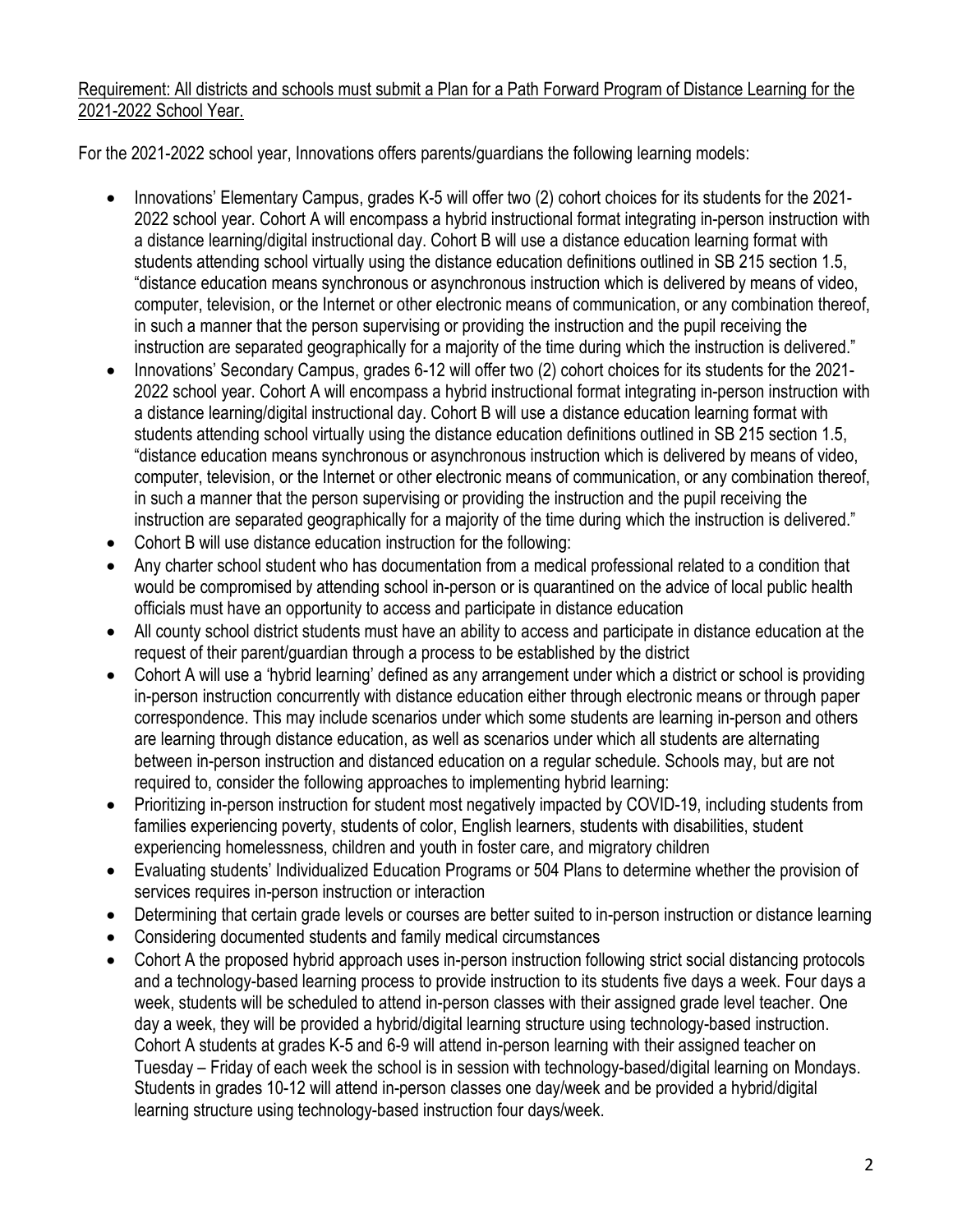• Cohort B will be reserved for students to learn fully from a distance learning model. Mondays will be coordinated with Cohort A's digital learning days whereby virtual meetings, tutorial sessions, pre and post assessments and test preparatory lessons will be offered to students utilizing additional assistance with licensed teachers, paraprofessionals, itinerant staff, and tutors.

Innovations International Charter School of Nevada acknowledges that all mandates set forth by the CDC, the State of Nevada, the Southern Nevada Health District, the Clark County School District and its own Governing Body members will be followed with fidelity to the highest extent possible. Administration will remain current and informed and will remain flexible in disseminating procedures and policies to all stakeholders involved with the school.

Requirement: In implementing Path Forward Programs of Distance Learning, districts and schools must ensure students participating in distance education have access to the technology necessary to participate in distance education, such as access to a computer and Internet connectivity, or plan to provide accommodations for students without access to such technology.

Innovations will continue to support a 1:1 environment in which every student is provided a school-owned device, regardless of the learning model in which the student is enrolled. Innovations has made the commitment to purchase and continue to purchase laptops in order to supplement existing school inventory for issuing a device to every student expressing a need. A limited number of devices will be maintained centrally for enrollment increases, replacements, and emergency needs as the inventory is available.

Innovations will subsidize Internet connection for families without in-home Internet connectivity who are currently enrolled at the school for the 2021-2022 school year. These will be through the use of hotspots that additionally provide the appropriate Children's Internet Protection Act (CIPA) required content and filtering technology. In support of this program, a Family Support Technician has been made available for families to contact for guided assistance during the school year.

Requirement: Any district or charter school who has documentation from a medical professional related to a condition that would be compromised by attending school in-person or is quarantined on the advice of local public health officials must have an opportunity to access and participate in distance learning at the request of their parent/guardian through a process to be established by the school.

All students may participate in full-time distance education in a joint coordination with the school's hybrid education program. At the time of registration for the 2021-2022 school year, parents/guardians were given the opportunity to select either full-time distance education or the hybrid distance education of digital learning and in-person learning for the current school year. The hybrid approach that Innovations has elected to follow involves the classroom teachers instructing up to 100% of their classroom students on the selected days of the week that school is in session. All students will have the ability to receive the information and methodologies of the lesson from the teacher each day. While he/she is instructing students face-to-face in the classroom, there will be live, synchronous streaming of the lesson where the other half of his/her students are working from a computer using Google Meet. This provides for immediate feedback, supervised guided practice, and quick remediation of skills misunderstood or questioned. The critical measure of this plan is to work on last year's missing skills while introducing and helping students master the current grade level's critical standards. Social distancing and wearing of face coverings, building sanitizing and other CDC, SNHD, and State mandated mitigations will be followed in order to keep the school community and environment safe.

Requirement: A licensed teacher or substitute teacher must attempt to contact each student via electronic means or by telephone at least once during the instructional day. If a student's lack of access to a telephone or Internet service results in an inability to be contacted, a licensed teacher or licensed substitute teacher must attempt contact via other means once per week and maintain a record of attempts to communicate.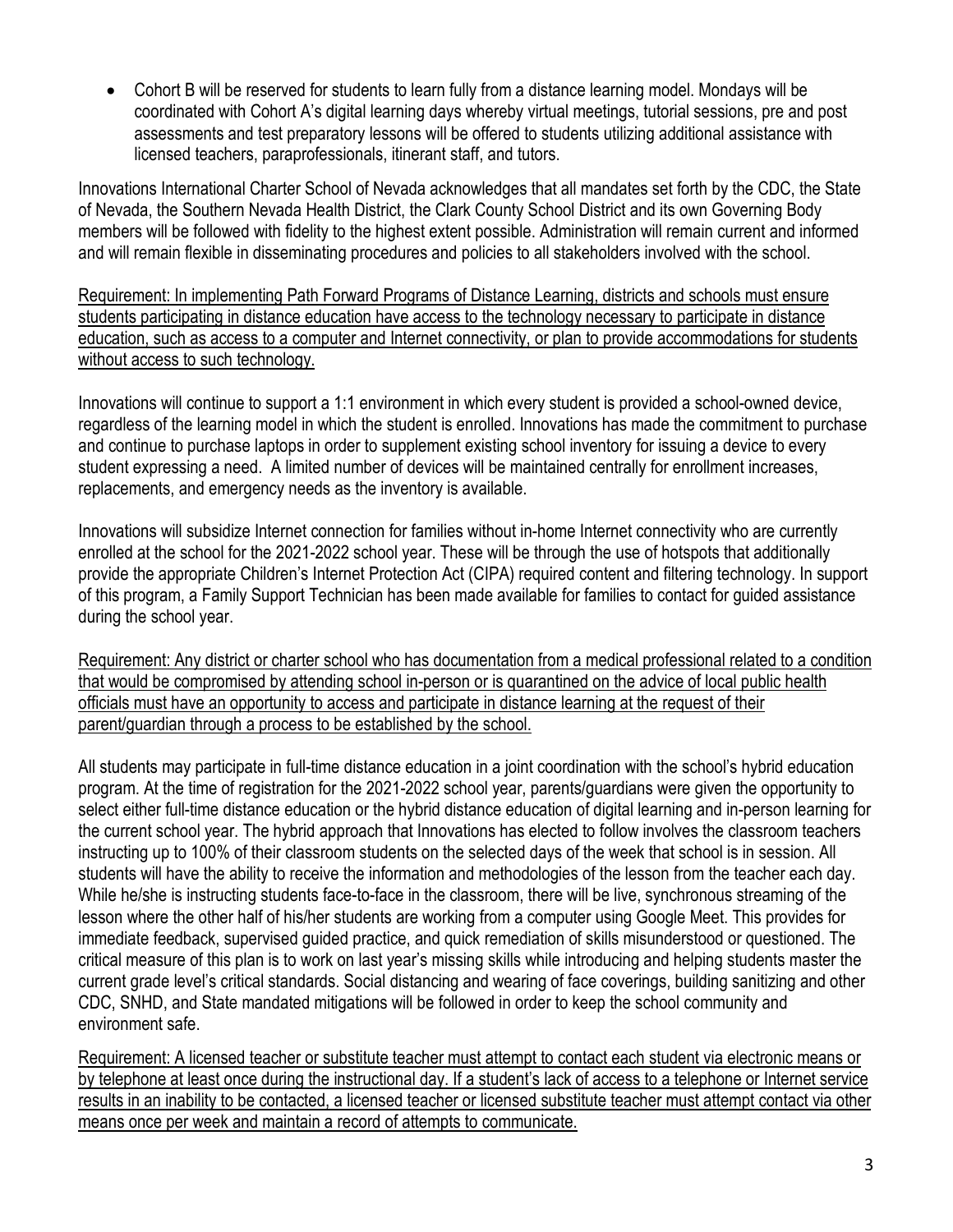- Elementary school students will engage in a combination of synchronous lessons, digital lessons, small group learning, interventions, and accelerated learning opportunities in reading, language arts, writing, mathematics, science and social studies. Students in grades K-2 will engage in a minimum of 60-90 minutes of real time sessions per day. Student is grades 3-5 will engage in a minimum of 90-120 minutes of real-time sessions per day. Students may need to attend additional small group instruction depending on their academic progress.
- Secondary students will engage in a combination of all real-time session, digital lessons, small group learning, intervention, and accelerated learning opportunities in all courses. Students will engage in a minimum of 60-90 minutes of real-time sessions per week per course.

All full time distance education students are required to attend the full duration of all synchronous lessons through the use of the cameras on the laptops throughout each session and must be available for all real-time synchronous learning during the school's instructional day.

Two-way communication with the student's teacher (s) is critical for academic growth. Each teacher will provide contact information to the H.R. Director and schedule virtual office hours with the families on a weekly basis. Parents/Guardians are encouraged to use this time to discuss academic progress and student engagement. The school's counselors are also readily available to help and support Innovations' families.

#### Requirement: The program of instruction must provide appropriate education for English Learners, students with Individualized Education Programs, and students with Section 504 Plans.

Innovations will continue to support English Language Learners by preparing all educators to effectively provide instruction focused on teaching content and language simultaneously during distance learning. Innovations will also provide special education and related services to students with disabilities in accordance with the student's IEP and provide reasonable accommodations in the Section 504 Accommodation Plans.

All students with disabilities or a Section 504 Plan will:

- Receive the services or accommodations outlined in the IEPs or Section 504 Plan
- Continue to collect on-going progress monitoring data and document time spent addressing student goals
- Continue to communicate proactively with the parent/guardian regarding their child's needs
- Continue to receive related services during the school year either virtually or in-person
- Receive additional instruction either virtually on in-person using teaching assistants and/or tutors, or with itinerant staff on the days they are in the building or in a synchronous classroom.

### Requirement: Licensed teachers and/or licensed substitutes must be accessible to students through the Internet or by telephone during the school's regularly schedule instructional hours.

Two-way communication with the students' teacher(s) is essential. Each teacher will provide contact information and schedule virtual office hours. Parents/Guardians and students are encouraged to use this time to discuss academic progress and student engagement. School counselors are also readily available to support families.

### Requirement: Students participating in distance education must receive access to the nutrition services to which they are entitled.

Based on state and local health department guidelines, Innovations will follow the proper social/physical distancing, face covering mandates, and cleaning procedures when serving meals to students. Necessary markings will be installed to encourage appropriate social distancing and a staggered shift for students to get meals will be put into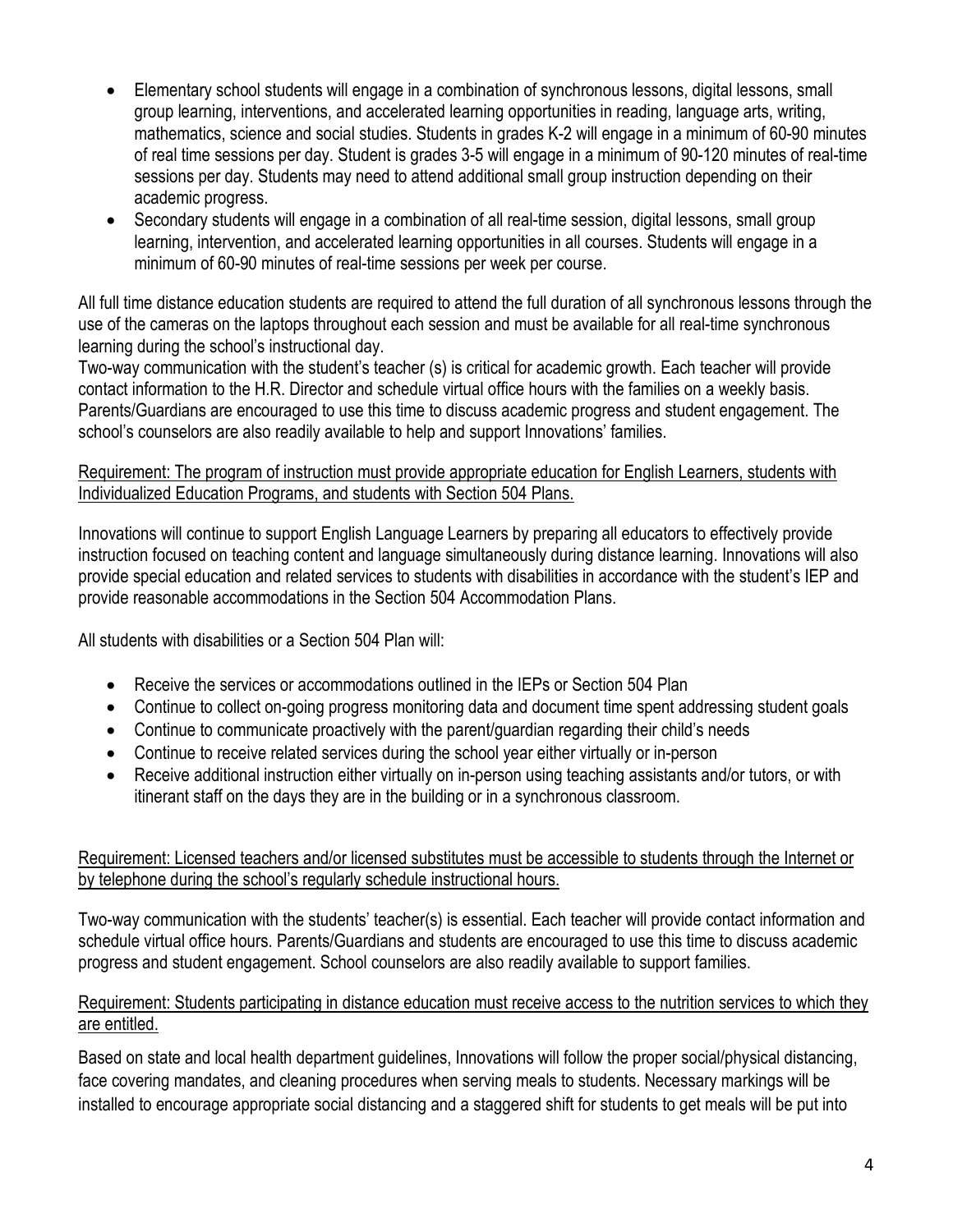place to keep the guidelines firm and limit student interaction. Staff members will be on duty to ensure guidelines are followed.

Lunches at the school are staggered times in serving various grade levels with the youngest children eating first. Meals will be served in the lunchroom utilizing social distancing, face covering mandates, and cleaning procedures in place as the school year progresses.

The classrooms, lunchroom, and the computer labs will be cleaned before and after the meal consumption each day to limit the spread of germs.

Innovations receives its meals from the Clark County School District. The guidelines for storage, cooking, and serving of food from the district are very regimented and rigid. Food safety protocols, production logs, time and temperature logs, and food inspection are all part of the daily duties of the kitchen staff. These time and temperature logs will be adhered to for the serving of meals for the classrooms as well. Staff who do not need to be in the kitchen will be discouraged from being thee. Personal Protective Equipment and frequent handwashing will be stressed for the kitchen staff to follow the CDC guidelines at the time. This ensures that hair nets, beard guards, gloves, face coverings, and chef coats are to be worn in order to limit germs and to increase cleanliness. It is expected that staff members working in the kitchen will be responsible for keeping their hygiene to the necessary standard to handle and serve the food as well as keeping their workstations up to code as well.

Innovations is a CEP school as it has a 98% poverty level. All students eat for free each day. The staff will ensure that students place their orders, take a lunch and breakfast count, and are served what the nutritional guidelines deem are critical each day.

Requirement: Districts and schools must use a consistent method in Infinite Campus for recording contact with students participating in distance learning, which may include students demonstrating regular weekly progress in their classwork that can be verified through a learning management system.

Teachers are required to take attendance daily. Daily attendance must be taken in Infinite Campus, the state designated student information system for class record books. Traditional attendance coding of P: present, A: absent, or T: tardy will be utilized and enabled during in-person instruction at school. During distance education, teachers will utilize virtual attendance indicating student participation. This tool also resides in the same area of Infinite Campus within the Teacher Instruction Tools.

A student is considered present/participating for an attendance day and class based on the definitions below

- The student makes progress in their classwork leading toward mastery of the Nevada Academic Content Standards (NVACS) and/or a course's completion that can be verified through a learning management system or other means; and/or
- The student participates in a real-time class session (e.g., attends the live Google Meet); and/or
- The student meets with or otherwise communicates with a licensed teacher or licensed substitute teacher who is able to discuss the student's progress in the particular course.

## Plan for the Safe Return to In-Person Learning and Continuity of Services

On February 25, 2022, the CDC recommended moving to a new system of COVID-19 Community Indicators based on the following criteria.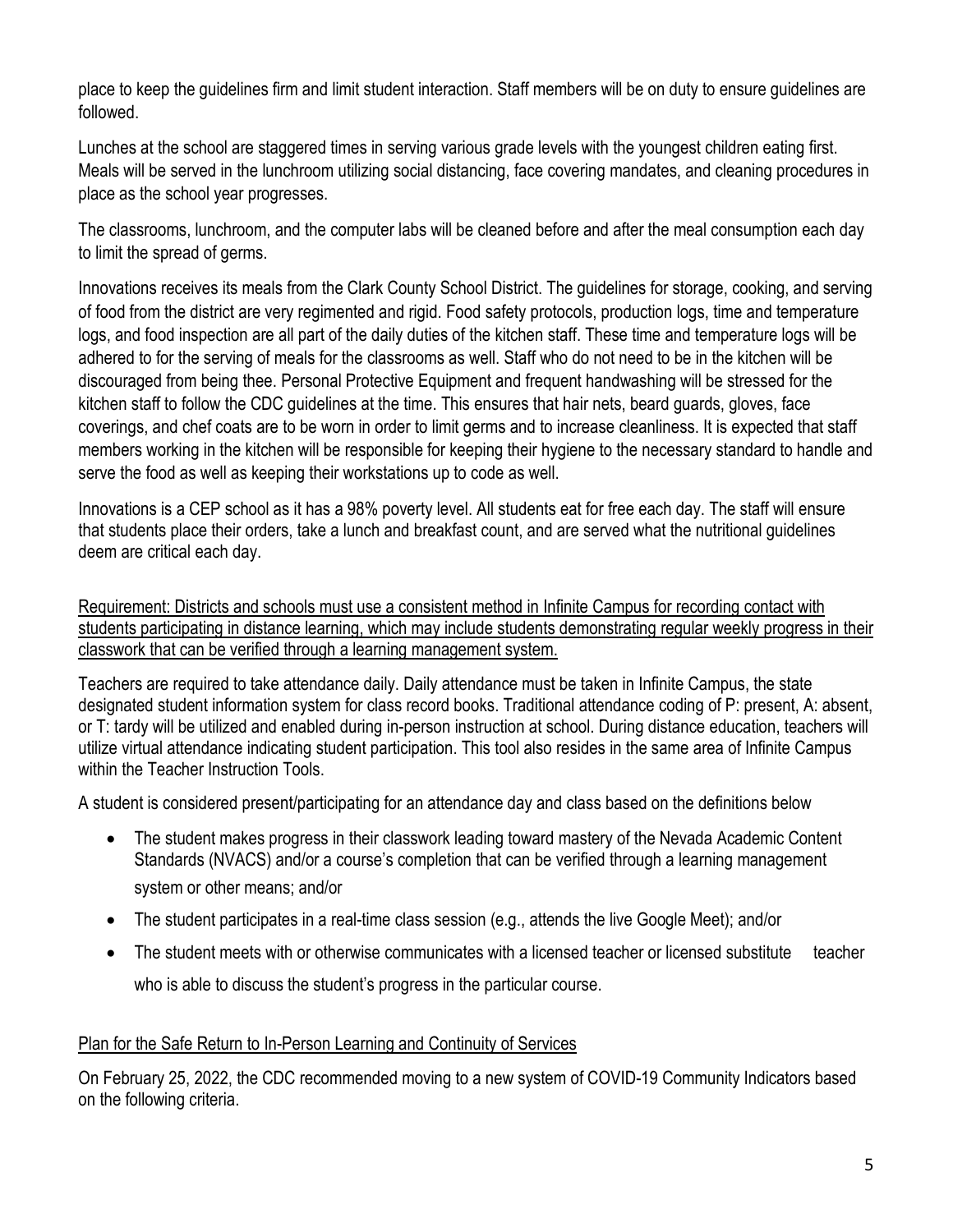- New hospital admissions with confirmed COVID-19/100,000 people and percent of inpatient beds occupied with COVID-19 patients selected as best candidate
- ICU beds occupied, new hospital admissions/100 beds, test positivity and metrics reflecting percent change eliminated
- New cases retained as a potential candidate to assess performance as a leading indicator

The new metrics are better indicators over community transmission and better identify regions that will experience severe outcomes three weeks later. With the adoption of the new COVID-19 Community Indicators, Innovations will implement the following mitigation strategies to align with the new categories.

| New Cases*        | <b>Community Indicators</b>                                                        | Low        | <b>Medium</b> | <b>High</b>   |
|-------------------|------------------------------------------------------------------------------------|------------|---------------|---------------|
| <b>Fewer than</b> | New COVID-19 admissions per 100,000<br>population (7-day total)                    | < 10.0     | $10.0 - 19.9$ | $\geq 20.0$   |
| 200               | Percent of staffed inpatient beds occupied by<br>COVID-19 patients (7-day average) | $< 10.0\%$ | 10.0-14.9%    | $\geq 15.0\%$ |
| 200 or more       | New COVID-19 admissions per 100,000<br>population (7-day total)                    | <b>NA</b>  | < 10.0        | $\geq 10.0$   |
|                   | Percent of staffed inpatient beds occupied by<br>COVID-19 patients (7-day average) | <b>NA</b>  | $< 10.0\%$    | $\geq 10.0\%$ |

\* (per 100,000 population in the last 7 days)

| Level of Transmission |                                                   |
|-----------------------|---------------------------------------------------|
|                       | <b>Innovations Guidelines and Expectations</b>    |
| Low                   | Innovations will provide stakeholders with        |
|                       | information and opportunities for staff and       |
|                       | students in regard to current vaccines and        |
|                       | boosters                                          |
|                       | Innovations will continue to maintain and improve |
|                       | ventilation in indoor spaces                      |
|                       | Innovations will continue to provide access to    |
|                       | resources where COVID testing can be obtained     |
|                       | Innovations will offer the Test to Stay Program   |
|                       | for staff and students who have been exposed to   |
|                       | positive individuals                              |
|                       | Innovations will utilize a sick room for          |
|                       | symptomatic students for at least the remainder   |
|                       | of the 2021-2022 school year                      |
|                       | Staff or students who are returning from a        |
|                       | confirmed positive COVID-19 diagnosis or          |
|                       | exposed to a positive individual will be required |
|                       | to wear a mask                                    |
|                       | Innovations will continue to have staff monitor   |
|                       | temperatures and daily symptoms before            |
|                       | entering the school                               |
|                       | Innovations will continue to require              |
|                       | parents/guardians to assess their child's daily   |
|                       | health before sending them to school              |
|                       |                                                   |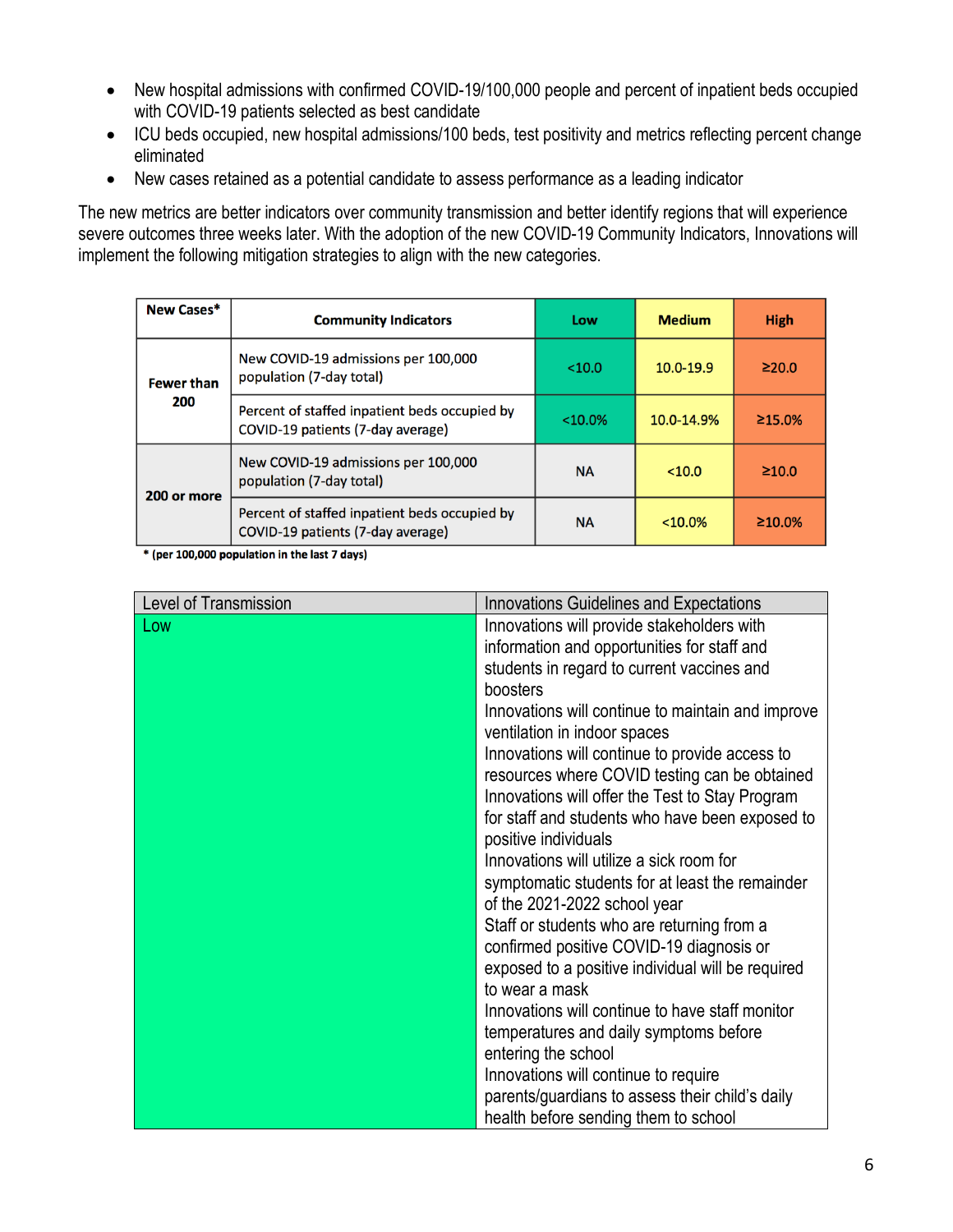|               | Innovations will ensure that quarantine and<br>isolation guidance is upheld in accordance with<br>local health authorities and the CDC<br>Innovations will continue to promote good<br>handwashing and respiratory etiquette<br>Innovations will adhere to daily cleaning of its<br>campuses<br>Innovations will continue to assist students and<br>staff who are immunocompromised<br>Buildings, events, and activities will be at 100%<br>capacity<br>Innovations will coordinate with state and local<br>officials to determine any changes in to be made<br>in mitigation policies<br>Outdoor facility use is currently acceptable<br>without restrictions, indoor facility use will be<br>approved on a case-by-case basis |
|---------------|---------------------------------------------------------------------------------------------------------------------------------------------------------------------------------------------------------------------------------------------------------------------------------------------------------------------------------------------------------------------------------------------------------------------------------------------------------------------------------------------------------------------------------------------------------------------------------------------------------------------------------------------------------------------------------------------------------------------------------|
| <b>Medium</b> | Innovations will follow the mitigation strategies<br>outlined in the Low Community Indicator with the<br>additional changes:<br>Innovations will limit capacity at indoor events to<br>75% capacity<br>Innovations will continue to request that staff and<br>students who are unvaccinated or not up to date<br>on vaccinations voluntarily test prior to<br>participating in identified and high risk activities<br>Innovations will quarantine based on core groups<br>Innovations will increase the frequency of                                                                                                                                                                                                            |
|               | cleaning of high touch surfaces                                                                                                                                                                                                                                                                                                                                                                                                                                                                                                                                                                                                                                                                                                 |
| <b>High</b>   | Innovations will follow the mitigation strategies<br>outline in the Low and Medium Community<br>indicators and will also implement the following<br>additional mitigation strategies:                                                                                                                                                                                                                                                                                                                                                                                                                                                                                                                                           |
|               | Innovations will require students to return to the<br>status of cohorts/classrooms to limit the spread<br>of COVID-19<br>Innovations will require playground equipment to<br>be sanitized between uses<br>Innovations will require in-person meetings to be<br>converted to a virtual format<br>Innovations will continue to limit visitor's to the<br>building only allowing those who are most critical<br>to the function of the school<br>Innovations will continue to increase the<br>frequency of all mitigations, handwashing,<br>sanitation, social distancing, and masking in<br>order to keep the school safe                                                                                                         |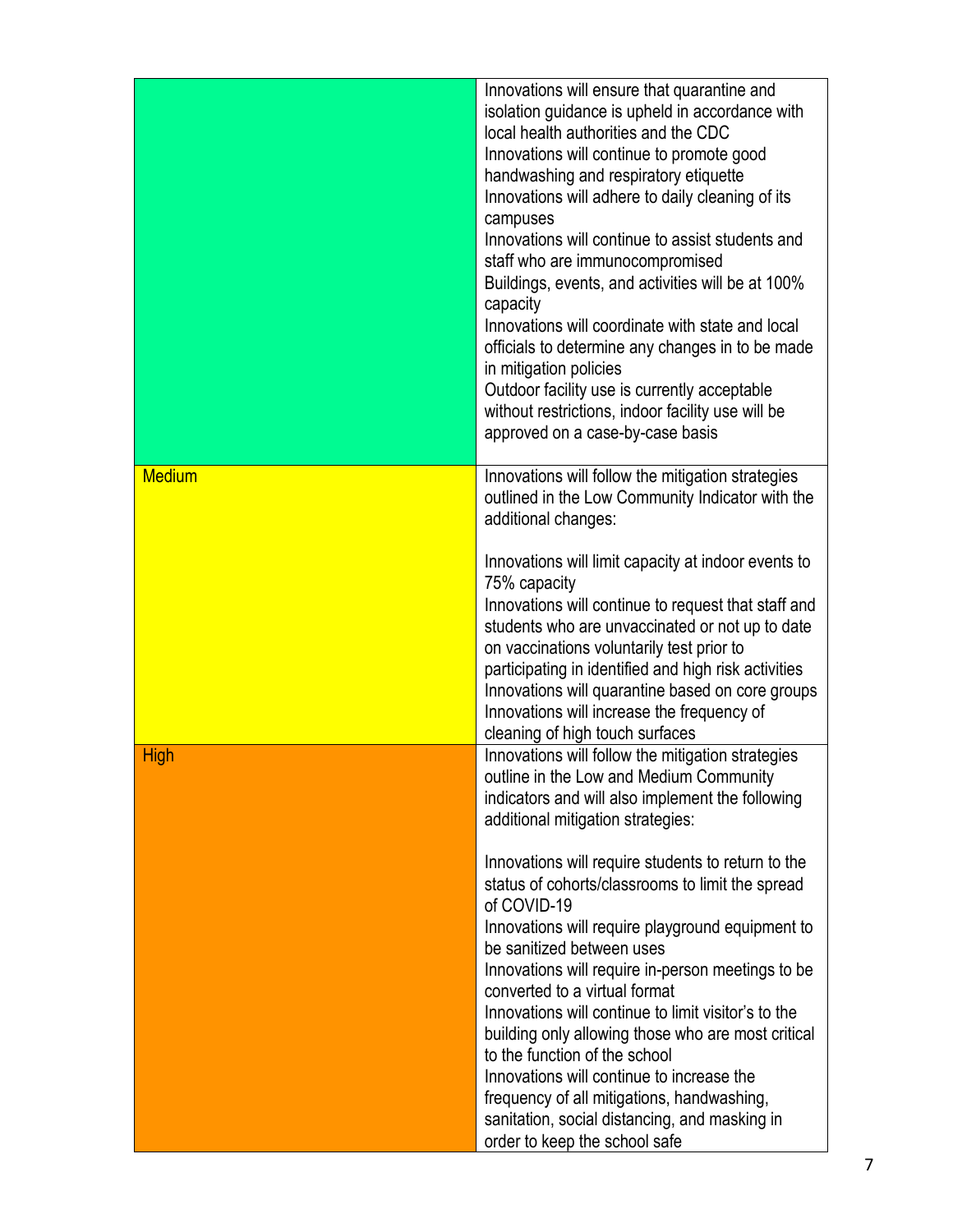| Students will not be permitted into the building if    |
|--------------------------------------------------------|
| they have a temperature                                |
| Innovations will quarantine students who become        |
| ill during the day awaiting a parent pick-up           |
| Innovations will require field trips to follow current |
| guidance from the local health district                |

Requirement: The requirement clarifies that Innovations' plan must include how it will maintain the health and safety of students, educators, and other school staff, and the extent to which it has adopted policies and a description of any such policies on each of the CDC's safety recommendations including:

- *Correct Wearing of Masks*
- *Modifying facilities to allow for physical social distancing*
- *Handwashing and respiratory etiquette, cleaning and maintain facilities, including improving ventilation, contact tracing in combination with isolation and quarantine, in collaboration with the State, local, territorial, or Tribal health departments*
- *Diagnostic and screening, and COVID-19 testing*
- *Efforts to provide vaccinations to school communities*
- *Appropriate accommodations for children with disabilities with respect to health and safety policies*
- *Coordination with State and local health officials*

Innovations has established policies and systems to address each of the CDC's safety recommendations in alignment with the Southern Nevada Health District and in consideration of state and local requirements and guidance. These are outlined below.

| Category                        | <b>Plans and Procedures</b>                                                                                                                                                                     |
|---------------------------------|-------------------------------------------------------------------------------------------------------------------------------------------------------------------------------------------------|
| Staff daily health assessment   | Staff may contact the H.R. Director to report exposures, symptoms, or<br>positive COVID-19 test results. The cell phone for notify the Director is<br>available on a 24-hour/day basis          |
|                                 | If a staff member shows any symptoms or conditions, he/she is to remain at<br>home and contact a medical provider for guidance                                                                  |
|                                 | Staff will utilize their personal physicians, community organizations, or in-<br>home monitoring systems to report their symptoms, exposure, and/or<br>positive COVID-19 lab results            |
|                                 | Staff will need to disclose any symptoms and to have their temperatures<br>taken daily to enter the work area and/or remain on duty                                                             |
| Student daily health assessment | Parents will need to check their children for symptoms or conditions prior to<br>sending the child to school. These relate to the signs or symptoms related to<br>COVID-19 described by the CDC |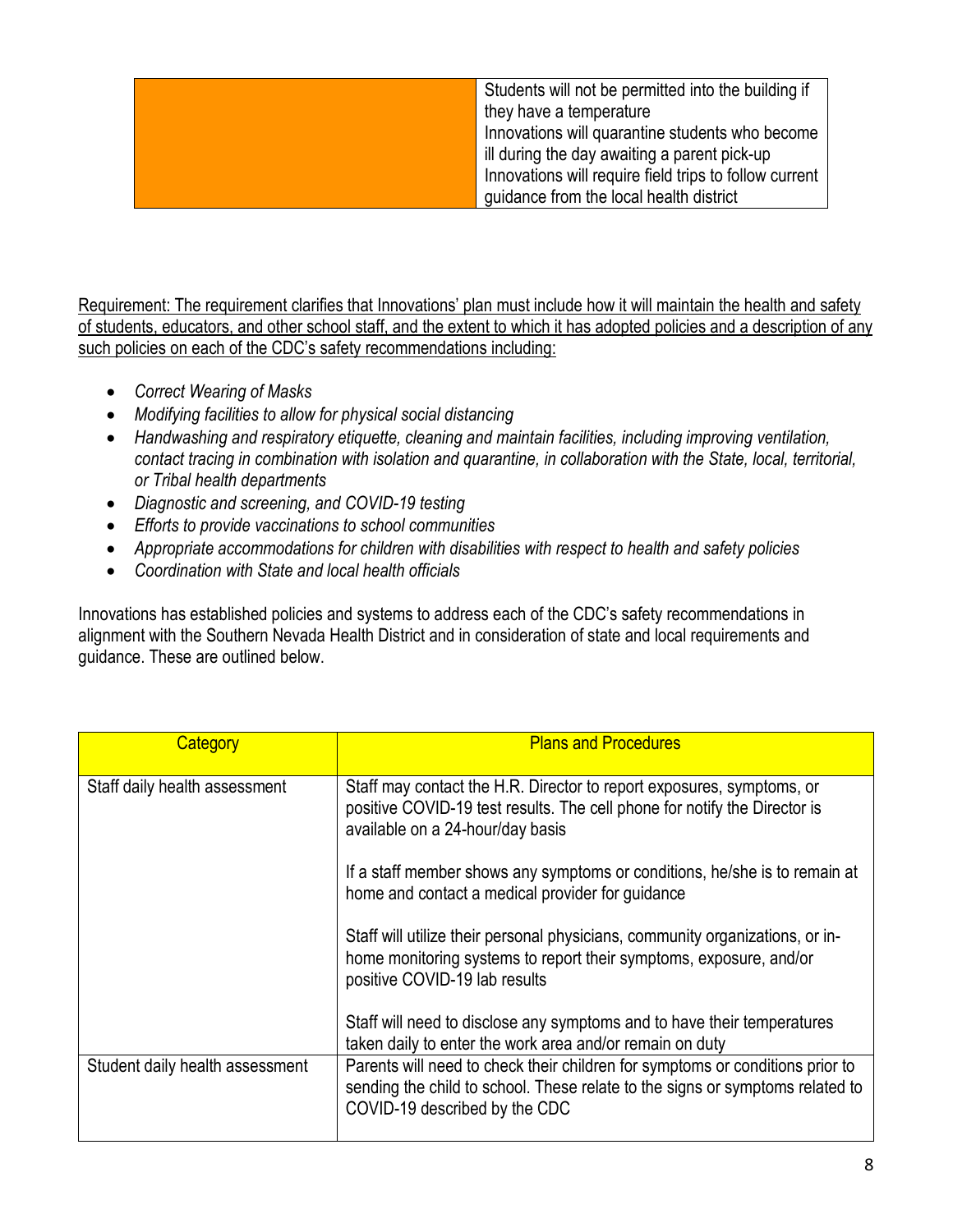|                                                                                                                                                             | If a student shows any symptoms or conditions, the parent/guardian is to<br>keep the child at home and contact a medical provider for guidance                                                                                                                                                                                                                                                                                                                                                                                                                                                                                               |
|-------------------------------------------------------------------------------------------------------------------------------------------------------------|----------------------------------------------------------------------------------------------------------------------------------------------------------------------------------------------------------------------------------------------------------------------------------------------------------------------------------------------------------------------------------------------------------------------------------------------------------------------------------------------------------------------------------------------------------------------------------------------------------------------------------------------|
|                                                                                                                                                             | Parents/guardians are encouraged to report all student exposures,<br>symptoms, and/or positive COVID-19 results to the school                                                                                                                                                                                                                                                                                                                                                                                                                                                                                                                |
|                                                                                                                                                             | COVID-19 testing opportunities for students and information for<br>parents/guardians are also provided by office staff to the parents as needed                                                                                                                                                                                                                                                                                                                                                                                                                                                                                              |
|                                                                                                                                                             | Students will need to have their temperatures take daily to enter the school<br>and/or remain in classes for the day                                                                                                                                                                                                                                                                                                                                                                                                                                                                                                                         |
| COVID-19 testing for exposed<br>systematic staff, students, or<br>household members                                                                         | COVID-19 testing services, including BinaxNOW rapid testing and RT_PCR<br>COVID-19 testing for both symptomatic and exposed students, staff, and<br>household members are offered throughout the city and can be purchased<br>in local stores. Individuals in need of testing will be pointed in those<br>directions.                                                                                                                                                                                                                                                                                                                        |
|                                                                                                                                                             | COVID-19 testing sites are Clinical Laboratory Improvement Amendments<br>certified with the Department of Health and Human Services and operate in<br>collaboration with SNHD. All laboratory results are reported electronically to<br>SNHD and the State of Nevada.                                                                                                                                                                                                                                                                                                                                                                        |
| Contact tracing in combination with<br>isolation and quarantine, in<br>collaboration with the State, local,<br>territorial, or Tribal health<br>departments | Innovations works closely with the SNHD to prevent the spread of disease in<br>school and monitor any outbreak activity in the community. Contact tracing<br>is part of the process of supporting patients with suspected or confirmed<br>infection. In contact tracing, COVID nursing staff and SNHD staff work with<br>families or staff members to help them recall everyone whom they have had<br>close contact with during the timeframe while they may have been infected.<br>Administration may be asked to assist with providing this information as well.                                                                           |
|                                                                                                                                                             | Administration will notify exposed or potentially exposed individuals as<br>quickly as possible. Notification to the families of students recommended for<br>quarantine, including letters and phone calls will be placed from the school.                                                                                                                                                                                                                                                                                                                                                                                                   |
|                                                                                                                                                             | Contacts are only informed that they may have been exposed to COVID-19.<br>There is no release of the identity of the person who may have exposed<br>them. Contacts are provided with education, information, and support to<br>understand their risk, as well as information on what they should do to<br>separate themselves from others who are not exposed, monitor themselves<br>for illness, and the potential of spreading the infections of others, even if<br>they themselves do not feel ill.                                                                                                                                      |
|                                                                                                                                                             | During times of increased transmission and COVID-19 reported positive<br>cases, SNHD recommends prioritizing contact tracing efforts to the most<br>vulnerable populations. Prioritizing Contact Tracing Efforts outlines the plan<br>to contact trace students with medically fragile conditions, as well as staff in<br>job categories that are at increased risk for contracting and spreading<br>COVID-19. Prioritizing will only be used during times when resources cannot<br>meet the demand of positive, symptomatic, or exposed cases. All COVID-19<br>cases will be reviewed utilizing available resources as quickly as possible. |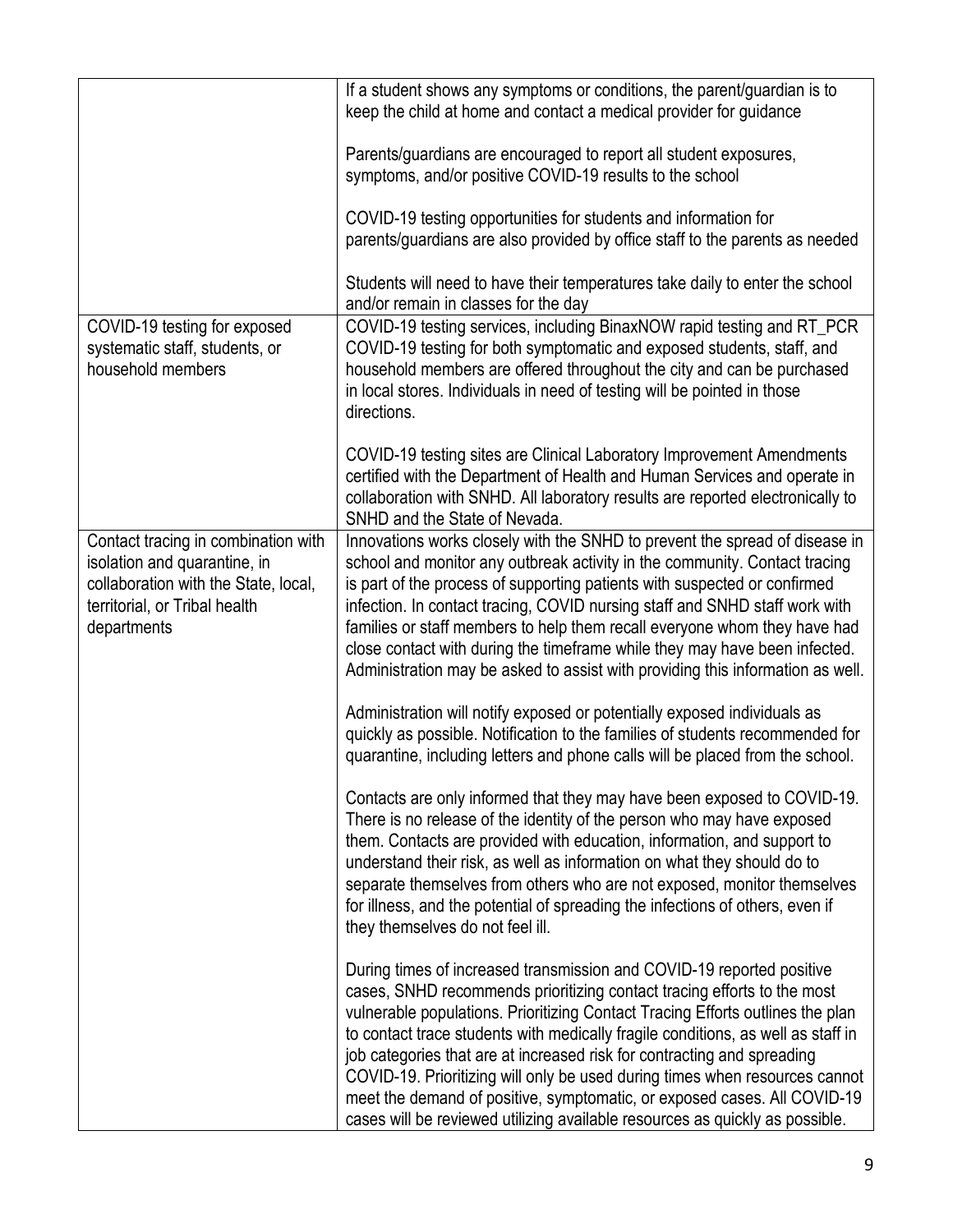| Test to Stay Program                                        | The Test to Stay Program is a voluntary practice consisting of contact<br>tracing and serial testing to allow school associated close contacts who are<br>not up to date with their vaccines to continue working or attending school<br>during their quarantine period. While the school cannot demand that staff<br>utilize this program, it will continue to use layers of protection as well as<br>masking of contacts during their quarantine period. These layers are integral<br>for minimizing the impact of the quarantine and limiting school absences<br>after a COVID exposure.                                                                                                                                                                                |
|-------------------------------------------------------------|---------------------------------------------------------------------------------------------------------------------------------------------------------------------------------------------------------------------------------------------------------------------------------------------------------------------------------------------------------------------------------------------------------------------------------------------------------------------------------------------------------------------------------------------------------------------------------------------------------------------------------------------------------------------------------------------------------------------------------------------------------------------------|
|                                                             | If staff or students to not agree to the testing, they will be quarantined on the<br>most up to date guidance put forward by the CDC and the SNHD at the<br>time.                                                                                                                                                                                                                                                                                                                                                                                                                                                                                                                                                                                                         |
|                                                             | For individuals to participate in the Test to Stay Program, there are specific<br>criteria that must be met in accordance with the local health officials. There<br>are: (a) staff can contact the H.R. Director after exposure and will be notified<br>if they meet the criteria for the Test to Stay Program and (b)<br>parents/guardians can contact the H.R. Director for information regarding<br>the program and to see if their student qualifies.                                                                                                                                                                                                                                                                                                                 |
| Ensuring CDC quarantine and<br>isolation guidance is upheld | Innovations requires staff to report symptoms, report their vaccination<br>status, and to have their temperatures taken each day upon entering the<br>building to work. If there are symptoms, a fever, and recent exposure to an<br>infected person, they are guided to remain at home, take a test, and/or see<br>a local health care provider prior to returning to work. Isolation and<br>quarantine times to match those put forward by the CDC and the SNHD are<br>followed.                                                                                                                                                                                                                                                                                        |
|                                                             | Innovations requires the students and parents to report signs, symptoms,<br>and fever to the school prior to attending. Sick students may remain at home<br>while they seek assistance and follow any isolation or quarantine times.<br>When a student or parent/guardian reports symptoms, exposure, or test<br>positive for COVID-19, a quarantine or isolation process takes place to<br>ensure other students at the school are not infected. If the symptoms or<br>fever begin during the school day, they are isolated and monitored by the<br>school's FASA while the parents are called to come and remove them from<br>school. Daily monitoring is then completed to check on a child who may be<br>ill in order to ensure they are receiving needed assistance. |
| Circumstance where face masks<br>are required               | Based upon approval from the SNHD aligned with Directive 052 from the<br>State of Nevada and collaboration with the state and local officials,<br>Innovations will no longer continue the universal masking as a mitigation<br>strategy and will implement the following adjustments to the mask policy.                                                                                                                                                                                                                                                                                                                                                                                                                                                                  |
|                                                             | Face Mask Use After Exposure<br>. Vaccines are up to date:<br>+ Staff and students may return to school as<br>long as they are asymptomatic<br>+ Staff and students must wear a mask for<br>10 days after exposure<br>+ Staff and students are encouraged to test                                                                                                                                                                                                                                                                                                                                                                                                                                                                                                         |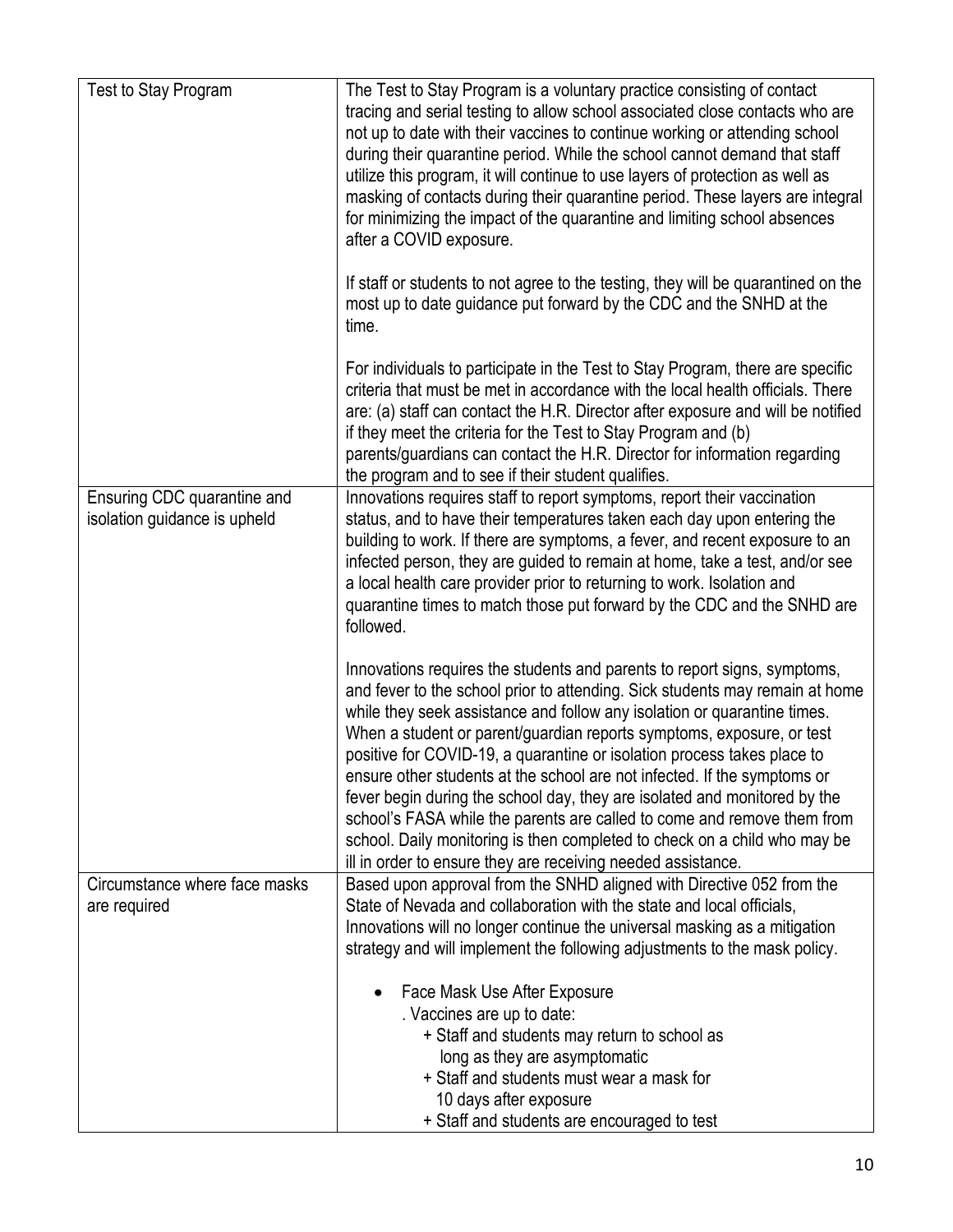|                                                                                            | for COVID on day five if possible<br>. Vaccines are not up to day<br>+ Staff must stay home for five days<br>+ After returning to school, staff and<br>students must continue to wear a mask<br>for five additional days<br>+ Staff and students encouraged to test for<br>COVID on day five if possible<br>Face Mask Use After Testing Positive<br>. Staff and students must stay home for<br>five days<br>. After returning to school, staff and students<br>will continue to wear a mask for five<br>additional days<br>. Symptoms must have improved and staff/<br>students must be without a fever for 24 hours<br>without the use of fever reducing medication<br>to return to school/work on day six<br><b>Cluster and Outbreak Masking</b> |
|--------------------------------------------------------------------------------------------|----------------------------------------------------------------------------------------------------------------------------------------------------------------------------------------------------------------------------------------------------------------------------------------------------------------------------------------------------------------------------------------------------------------------------------------------------------------------------------------------------------------------------------------------------------------------------------------------------------------------------------------------------------------------------------------------------------------------------------------------------|
|                                                                                            | symptomatic, exposed, or who test positive<br>for COVID-19<br>. If a cluster or outbreak is identified, the<br>school will communicate these findings to<br>the sponsor and the local health authority<br>and quarantine individuals on a case-by-case<br>basis<br>. Individuals, classrooms, or cohorts identified<br>as close contacts will follow the Face Mask<br>Use after Exposure guidelines for masking as<br>outlined above                                                                                                                                                                                                                                                                                                               |
|                                                                                            | As community health conditions improve, these recommendations may be<br>relaxed if allowed under state and local guidance. If health conditions<br>deteriorate, these recommendations will be adjusted to align with state and<br>local guidance.<br>Schools staff have been provided with guidance that requires face masks to<br>cover the individual's face from the bridge of the nose to snugly under the                                                                                                                                                                                                                                                                                                                                     |
|                                                                                            | chin and fit against the sides of the face with no gaps for air to enter or exit.                                                                                                                                                                                                                                                                                                                                                                                                                                                                                                                                                                                                                                                                  |
| School related cluster and positive<br>outbreak activity, reporting, and<br>communications | Innovations utilizes the national Council of State and Territorial<br>Epidemiologists' Standardized COVID-19 School Surveillance Guidance for<br>Classification of Clusters and Outbreaks along with the COVID-19<br>Quarantine and Isolation Guidance for guidance and reference.                                                                                                                                                                                                                                                                                                                                                                                                                                                                 |
|                                                                                            | This guidance notes that a K-12 school associated with COVID-19 case (s)<br>(confirmed or probable) is defined as:                                                                                                                                                                                                                                                                                                                                                                                                                                                                                                                                                                                                                                 |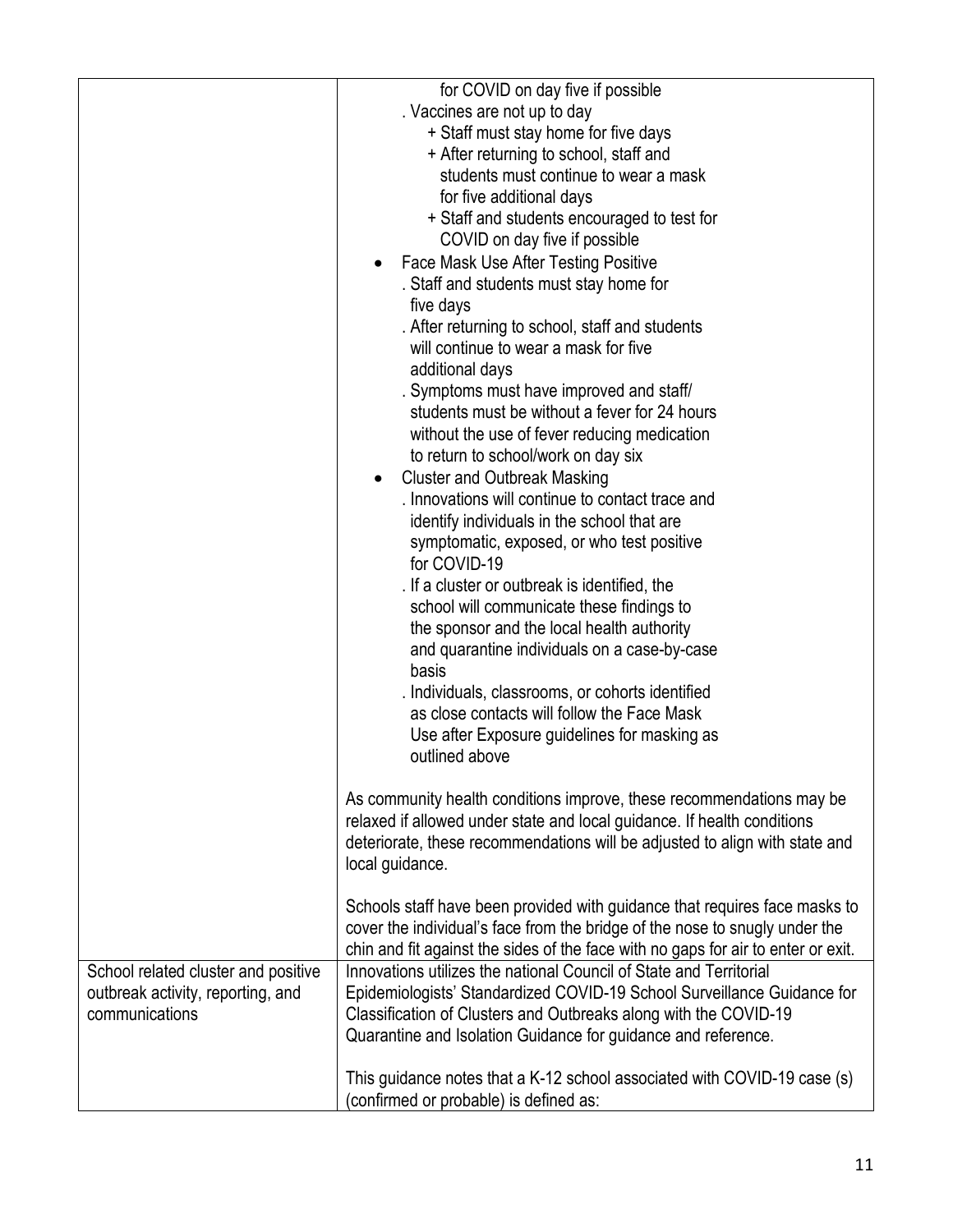| A staff or student who is physically present at the school /work site<br>or participating in a school sanctioned activity within 14 days prior to<br>an illness onset (or a positive COVID-19 test result) or within 10<br>days after illness onset (or a positive COVID-19 result)<br>A K-12 school associated cluster is defined as:<br>Multiple cases comprising of at least 10% of the students, teachers<br>$\bullet$<br>or staff within a specified core group or<br>At least three cases within a specified core group meeting criteria<br>for a probable or confirmed school associated COVID-19 cases with<br>symptom onset or positive COVID-19 test result within 14 days of<br>each other and<br>No likely known epidemiologic link to a case outside of the<br>school/work site<br>A K-12 school associated outbreak is defined as:<br>Multiple cases comprising at least 10\$ of students, teachers, or staff<br>within a specified core group or<br>At least three cases within a specified core group meeting criteria<br>for a probable or confirmed school associated. COVID-19 cases<br>with symptom onset or positive COVID-19 test results within 14<br>days of each other; who were not identified as close contacts of<br>each other in another setting outside of the school setting and<br>Epidemiologically linked in the school setting or a school sanctioned<br>activity                                                                                                                                 |
|---------------------------------------------------------------------------------------------------------------------------------------------------------------------------------------------------------------------------------------------------------------------------------------------------------------------------------------------------------------------------------------------------------------------------------------------------------------------------------------------------------------------------------------------------------------------------------------------------------------------------------------------------------------------------------------------------------------------------------------------------------------------------------------------------------------------------------------------------------------------------------------------------------------------------------------------------------------------------------------------------------------------------------------------------------------------------------------------------------------------------------------------------------------------------------------------------------------------------------------------------------------------------------------------------------------------------------------------------------------------------------------------------------------------------------------------------------------------------------------------------------------------------------------|
| Note: COVID-19 cases who may have shared exposure on school grounds<br>and are from different households are included. Case counts for school<br>related outbreaks include those associate with before and after school<br>programs.<br>Identifying Outbreaks Within Schools:<br>Site administrators are notified daily of all students and staff who are<br>isolated or quarantined<br>H.R. Director confers with administrators to determine if 10% of<br>students, teachers, or staff within a specified core group or at least<br>three cases within a specified core group meet criteria for a<br>probable or confirmed school associate COVID-19 outbreak.<br>A core group includes, but is not limited to, extracurricular activities,<br>cohort groups, classrooms, before and after school care<br>A school sanctioned activity is defined as a voluntary activity<br>sponsored by the school or an organization sanctioned by the<br>administration. Extracurricular activities include, but are not limited<br>to, preparation for and/or involvement in public performances,<br>contests, athletic competitions, demonstrations, displays, and club<br>activities.<br>Per Directive 052, if the local public health authority becomes aware<br>of a school/work site that is experiencing an outbreak and has<br>implemented the agreed upon mitigation measures, the local public<br>health authority may require the mandatory and immediate use of<br>face coverings for all students and staff in the affected school |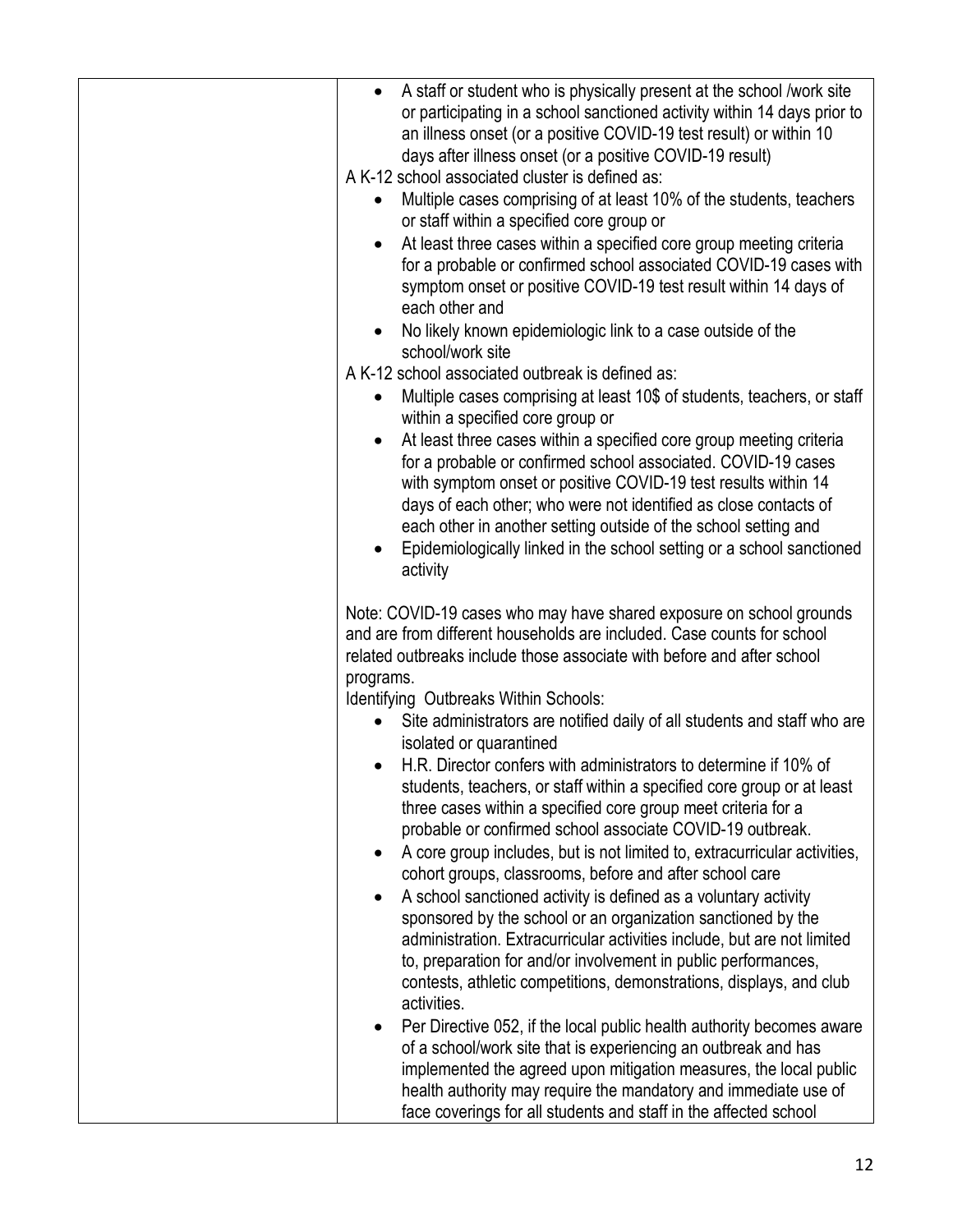|                                                                        | building(s) and any additional mitigation measures deemed<br>necessary by the local health authority.                                                                                                                                                                                                                                                                                                                                                                                                                                                                                                                                                                                                                                                                                                                                                                                                                                                                                                                                                                                                                                                                                                                    |
|------------------------------------------------------------------------|--------------------------------------------------------------------------------------------------------------------------------------------------------------------------------------------------------------------------------------------------------------------------------------------------------------------------------------------------------------------------------------------------------------------------------------------------------------------------------------------------------------------------------------------------------------------------------------------------------------------------------------------------------------------------------------------------------------------------------------------------------------------------------------------------------------------------------------------------------------------------------------------------------------------------------------------------------------------------------------------------------------------------------------------------------------------------------------------------------------------------------------------------------------------------------------------------------------------------|
|                                                                        | Declaration and Notification of Outbreaks in Schools/Work Sites:<br>Outbreak declarations must be reported immediately to the local public<br>health authority, the SNHD, the Governing Board, and the charter school<br>sponsor. Administration will notify those listed in the previous sentence.<br>Communication will be formulated for parents/guardians and staff of the<br>outbreak and mitigation responses by the Governing Board. Communication<br>with families and the community is crucial to ensure they understand the<br>reason for the closure and what is being done to address the outbreak.                                                                                                                                                                                                                                                                                                                                                                                                                                                                                                                                                                                                          |
|                                                                        | <b>Mitigation Response:</b><br>Innovations will collaborate with the SNHD to determine the appropriate<br>outbreak response, which is not limited to:<br>Core group quarantine<br>$\bullet$<br>Universal school masking<br>Proper sanitation<br>Increased ventilation<br>Changing HVAC filters in the rooms and building<br>School building/work site closure<br>Possible suspension of athletic events and/or school gatherings<br>both on or off the school campus                                                                                                                                                                                                                                                                                                                                                                                                                                                                                                                                                                                                                                                                                                                                                     |
|                                                                        | Outbreak Monitoring:<br>Parents/guardians will be encouraged to continue to report any students<br>who become symptomatic or test positive for COVID-19 to the H.R. Director.<br>Staff are to report symptoms or positive COVID-19 results to the Business<br>Office. Staff will continue to monitor case numbers at the school site to<br>determine when the epidemic curve starts to decline.<br>Closing an Outbreak<br>An outbreak ends when the number of newly reported illnesses drops ack to<br>baseline or under 10% of students, teachers, or staff within a specified core<br>group or at least 3 cases within a specified core group. Once the baseline of<br>COVID-19 has been achieved for two incubation periods (28 days) the<br>outbreak will be declared closed by the SNHD. The SNHD may also declare<br>that an outbreak is over by using different measures depending on known<br>information of the outbreak. For example, if the outbreak was known to be<br>Omicron, the medium incubation period is lessened and the SNHD may<br>determine the outbreak is over before 28 days. This is subject to changed<br>based on new scientific information and detailed information from the<br>outbreak. |
|                                                                        | Notification of Outbreak/Closure<br>The administration will inform families and staff via Google, Class Dojo,<br>school website, email, and/or phone calls when the outbreak has been<br>contained and email school activities may resume.                                                                                                                                                                                                                                                                                                                                                                                                                                                                                                                                                                                                                                                                                                                                                                                                                                                                                                                                                                               |
| COVID-19 testing for staff and<br>students, that are not up to date on | During periods of medium to high transmission, Innovations will require<br>students in identified activities and athletics who are not up to date on                                                                                                                                                                                                                                                                                                                                                                                                                                                                                                                                                                                                                                                                                                                                                                                                                                                                                                                                                                                                                                                                     |
|                                                                        |                                                                                                                                                                                                                                                                                                                                                                                                                                                                                                                                                                                                                                                                                                                                                                                                                                                                                                                                                                                                                                                                                                                                                                                                                          |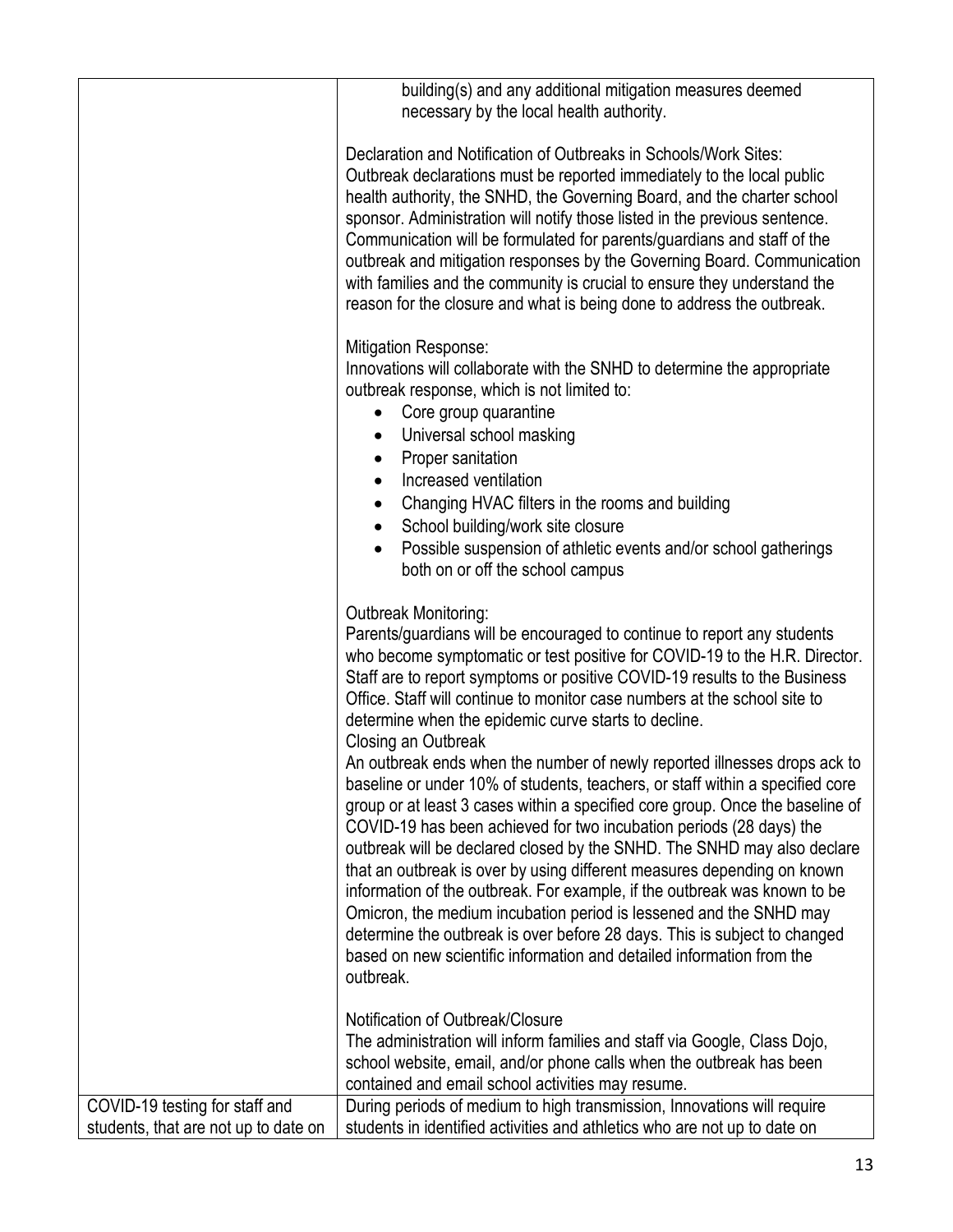| COVID-19 vaccinations or who are  | vaccines, or who are unvaccinated to test weekly for COVID-19. Staff who                                                                          |
|-----------------------------------|---------------------------------------------------------------------------------------------------------------------------------------------------|
| unvaccinated                      | are not up to date will be asked to participate in mandatory testing. Vaccine                                                                     |
|                                   | requirements ae rapidly changing, so the latest guidelines are:                                                                                   |
|                                   | All team and activity; staff and students; coaches; volunteers; team<br>$\bullet$                                                                 |
|                                   | managers, and activity advisors participating in the identified                                                                                   |
|                                   | activities will be asked to participate in weekly COVID-19 testing if                                                                             |
|                                   | they are not up to date on vaccinations.                                                                                                          |
|                                   | Identified participants must compete their COVID tests during the                                                                                 |
|                                   | week of the competition/participating with verified results obtained. If                                                                          |
|                                   | a student does not participate in testing, he/she will be ineligible                                                                              |
|                                   | until a negative COVID-19 test is provided to the athletic director                                                                               |
|                                   | and/or activities leader or until the student resumes weekly COVID-                                                                               |
|                                   | 19 testing.                                                                                                                                       |
|                                   | Student athletes who refuse to test for COVID-19 are ineligible for<br>$\bullet$                                                                  |
|                                   | practice and competition until a negative test is provided or the                                                                                 |
|                                   | students resumes weekly COVID-19 testing                                                                                                          |
|                                   | Cheerleaders who refuse to test for COVID-19 are ineligible for<br>$\bullet$<br>practice and competition until a negative test is provided or the |
|                                   | students resumes weekly COVID-19 testing                                                                                                          |
|                                   | Students who are enrolled in an identified elective class during the<br>$\bullet$                                                                 |
|                                   | school day who refuse to test will remain enrolled in the class, but                                                                              |
|                                   | are ineligible for competitions and/or participation in after school                                                                              |
|                                   | events aligned to their elective class/activity until a negative COVID-                                                                           |
|                                   | 19 test is provided or the student resumes weekly COVID-19<br>testing.                                                                            |
|                                   | School personnel will communicate the schedule with the families                                                                                  |
|                                   | for assigned weekly testing days and times at the school's site.                                                                                  |
|                                   | The school will be responsible for notifying administration when                                                                                  |
|                                   | students and staff plan to travel outside of the county for school                                                                                |
|                                   | activities. The need for testing will be determined by one or more                                                                                |
|                                   | multiple factors to include community transmission rate or                                                                                        |
|                                   | requirements of the facility                                                                                                                      |
| Modifying facilities to allow for | As local guidelines no longer restrict building capacity to account for COVID-                                                                    |
| physical distancing               | 19, capacity limits will revert to the maximum allowed by fire code. If local                                                                     |
|                                   | health recommendations change, Innovations will adjust to ensure capacity                                                                         |
|                                   | limits account for appropriate social distancing.                                                                                                 |
|                                   | At this time, Innovations recommends, whenever possible, students in the                                                                          |
|                                   | cafeteria, multipurpose room, auditorium, and other large common areas                                                                            |
|                                   | practice three feet of social distancing between peers and six feet of social                                                                     |
|                                   | distancing between students and adults. During periods of high                                                                                    |
|                                   | transmission, unless otherwise noted, the following will be implemented:                                                                          |
|                                   | Students are seated with peers who they are seated with during the                                                                                |
|                                   | instructional day to limit additional student exposure                                                                                            |
|                                   | Students are transitioned out of the cafeteria or multipurpose room<br>$\bullet$                                                                  |
|                                   | as soon as possible to the alternate location to maintain social                                                                                  |
|                                   | distancing                                                                                                                                        |
|                                   | Outdoor mixed cohorting is allowed in period of low to medium<br>transmission                                                                     |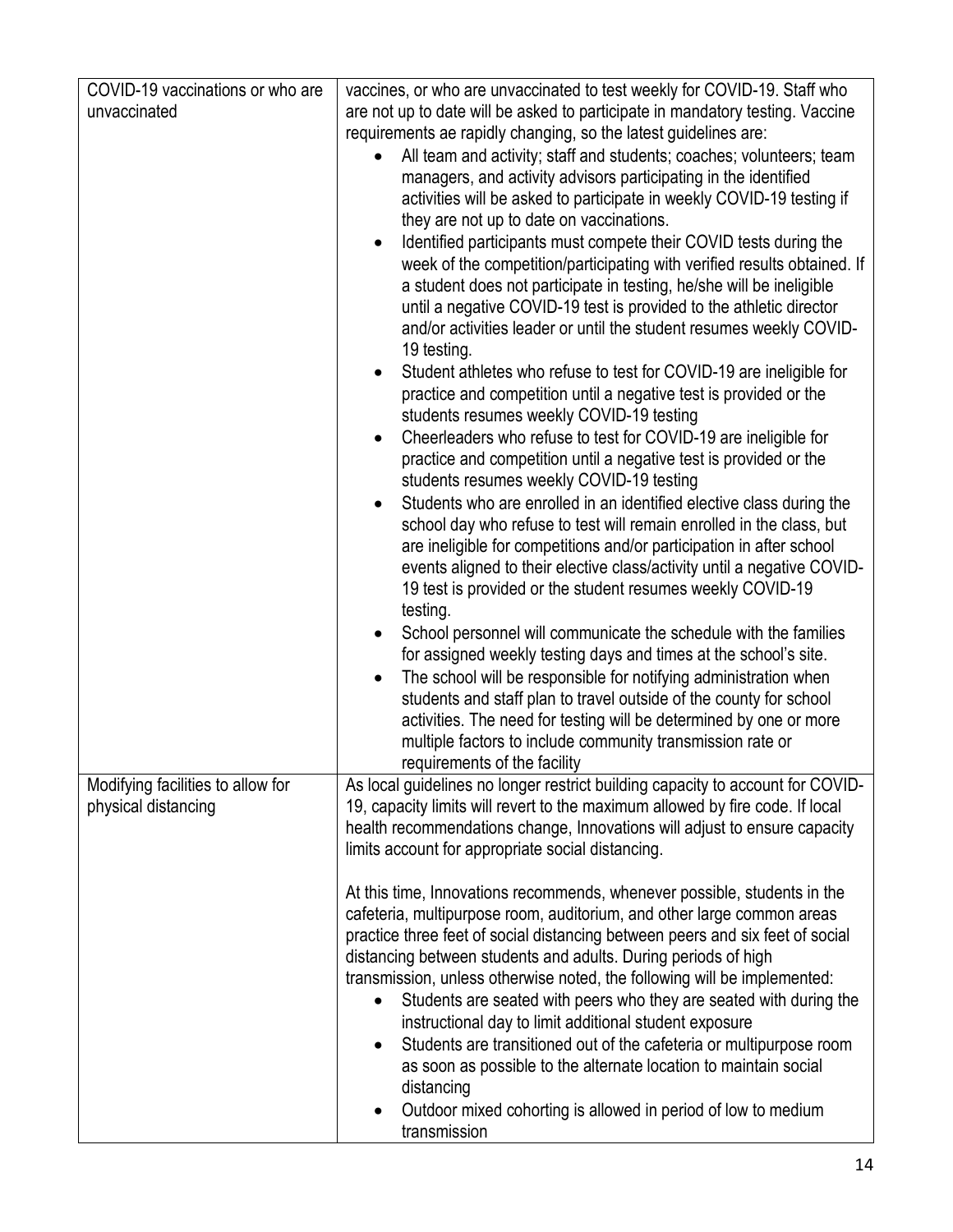|                                                | The health office has been established to take care of student needs that<br>cannot be addressed in the classroom. The management of moderate to<br>severe first aid injuries, medication administration, and specialized<br>procedures such as diabetic care, are handled in the health office to prevent<br>possible cross-exposure risk with sick students.                                                                                                                                                                                                                          |
|------------------------------------------------|-----------------------------------------------------------------------------------------------------------------------------------------------------------------------------------------------------------------------------------------------------------------------------------------------------------------------------------------------------------------------------------------------------------------------------------------------------------------------------------------------------------------------------------------------------------------------------------------|
|                                                | An area for students with possible COVID-19 has been established away<br>from the health office. The sick room is identified with appropriate signage.<br>Use of this alternative room is preferable to use for sick room health<br>services delivery. The management of mild to severe illness, including<br>students with fever or signs and symptoms is handled in the sick room to<br>prevent public cross exposure risk with healthy students and staff. All<br>employees who are assigned to work in the sick room are medically cleared<br>and fit tested for an N95 respirator. |
|                                                | As community health conditions improve, these recommendations may be<br>relaxed. If health conditions deteriorate, these recommendations may be<br>relaxed. If health conditions deteriorate, these recommendations will be<br>adjusted to align with state and local guidance.                                                                                                                                                                                                                                                                                                         |
| Handwashing and respiratory<br>etiquette       | Staff and students are encouraged to wash for at least 20 seconds or<br>sanitize hands regularly, especially before and after check-in procedures,<br>between classes or activities, and when working with children or supplies.                                                                                                                                                                                                                                                                                                                                                        |
|                                                | Students and staff are encouraged to wash hands/use hand sanitizer often<br>such as:                                                                                                                                                                                                                                                                                                                                                                                                                                                                                                    |
|                                                | After coughing, sneezing, or blowing nose<br>$\bullet$                                                                                                                                                                                                                                                                                                                                                                                                                                                                                                                                  |
|                                                | After using the restroom<br>٠<br>Before eating or preparing food<br>٠                                                                                                                                                                                                                                                                                                                                                                                                                                                                                                                   |
|                                                | Before and after touching face<br>$\bullet$                                                                                                                                                                                                                                                                                                                                                                                                                                                                                                                                             |
|                                                | Prior to boarding a school bus or other public transportation<br>$\bullet$<br>Before and after providing routine care for another person who<br>$\bullet$<br>needs assistance                                                                                                                                                                                                                                                                                                                                                                                                           |
|                                                | Before putting on and after removing gloves                                                                                                                                                                                                                                                                                                                                                                                                                                                                                                                                             |
|                                                | After touching frequently touched areas                                                                                                                                                                                                                                                                                                                                                                                                                                                                                                                                                 |
|                                                | Any staff member who is working in the sick room, conducting aerosolized<br>medical procedures, and/or working closely with students in specified<br>conditions must wear an N95 respirator while performing their work.<br>Additional personal protective equipment may also be required but does not<br>require all the steps for the Respiratory Protection Program.                                                                                                                                                                                                                 |
| Cleaning and maintaining healthy<br>facilities | In an effort to maintain a safe and clean learning environment for students<br>and staff, under the direction of a head custodian, custodial personnel<br>perform disinfectant light duty activities daily in each classroom and<br>common areas throughout the facility.                                                                                                                                                                                                                                                                                                               |
|                                                | <b>COVID-19 Facilities Disinfecting</b>                                                                                                                                                                                                                                                                                                                                                                                                                                                                                                                                                 |
|                                                |                                                                                                                                                                                                                                                                                                                                                                                                                                                                                                                                                                                         |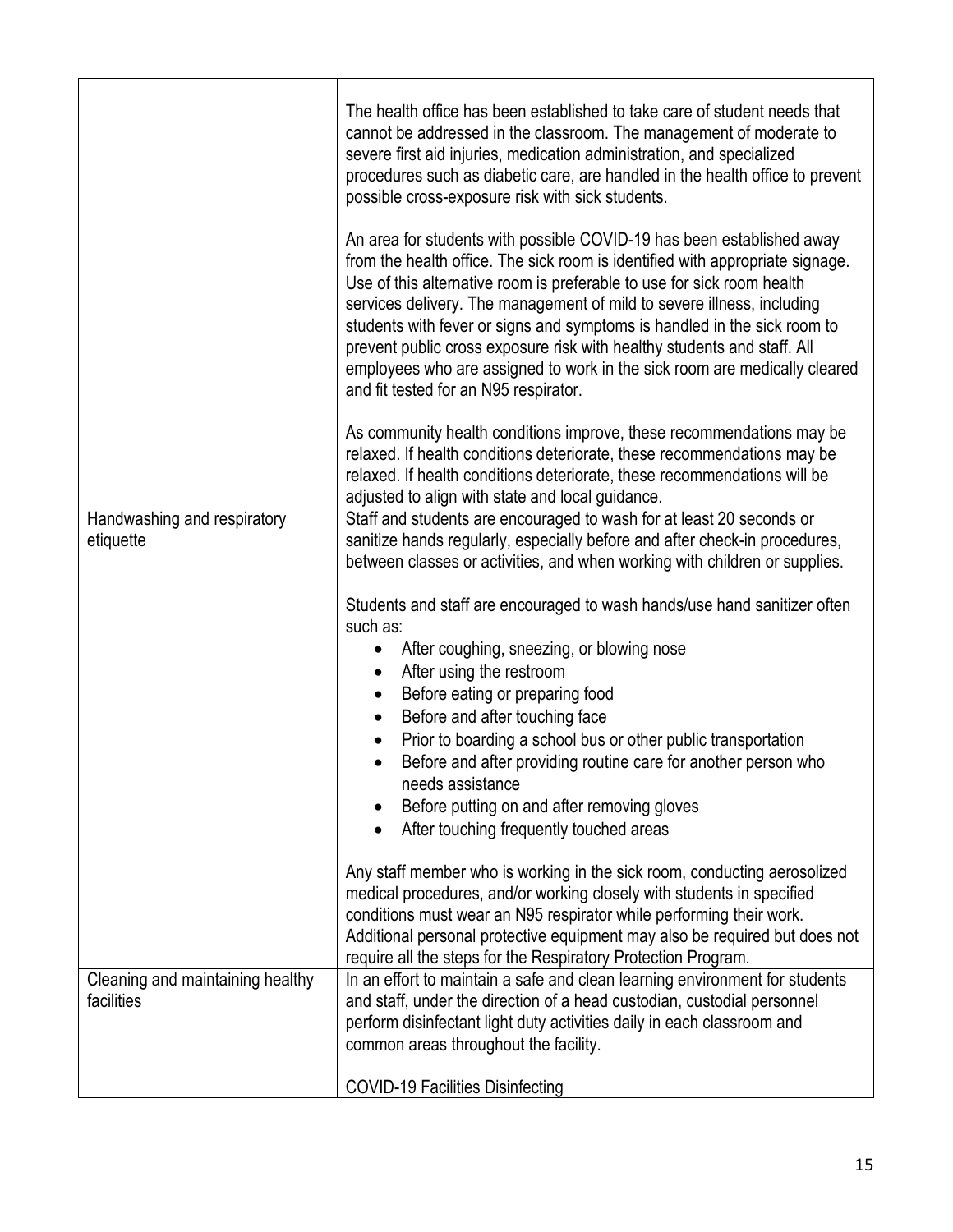|                                                                                                                     | In an effort to be efficient and supportive when a COVID-19 positive case is<br>identified and/or suspected, the school administration will work with the<br>custodial staff to determine the proper disinfecting application.<br>The custodial staff will immediately utilize the electrostatic misters to<br>disinfect problematic areas occupied by the person who is sick or<br>diagnosed with COVID-19 within the last 24 hours.<br>To clean smaller areas, smaller electrostatic misters will be used<br>and followed up with sanitizing the area affected.<br>Daily disinfectant cleaning of high traffic areas, including but not<br>$\bullet$<br>limited to, the sick room, health office, hallways, classrooms,<br>restrooms, and other rooms utilized will be cleaned and disinfected<br>using the electrostatic misters and cleaning materials.<br>In addition to performing regular maintenance and repairs to heating,<br>ventilation, and air conditioning equipment, Innovations has taken proactive<br>actions to place HEPA filtered systems in all offices and classrooms to<br>circulate and clean the air. Air filters are changed, heating and cooling units<br>are also cleaned. HVAC systems have been inspected to verify outdoor air<br>intakes are working and where possible, indoor air intake rates have been<br>increased. |
|---------------------------------------------------------------------------------------------------------------------|-----------------------------------------------------------------------------------------------------------------------------------------------------------------------------------------------------------------------------------------------------------------------------------------------------------------------------------------------------------------------------------------------------------------------------------------------------------------------------------------------------------------------------------------------------------------------------------------------------------------------------------------------------------------------------------------------------------------------------------------------------------------------------------------------------------------------------------------------------------------------------------------------------------------------------------------------------------------------------------------------------------------------------------------------------------------------------------------------------------------------------------------------------------------------------------------------------------------------------------------------------------------------------------------------------------------------------------------------------------|
| Efforts to provide vaccinations to<br>school communities                                                            | Vaccination centers are currently available in collaboration with the SNHD<br>and other community partners to provide vaccination opportunities for<br>students, staff, and the school community outside of the school's facility.<br>Outside community vaccination opportunities are also advertised in media<br>and social media and messaging of such are shared with parents.                                                                                                                                                                                                                                                                                                                                                                                                                                                                                                                                                                                                                                                                                                                                                                                                                                                                                                                                                                         |
| Appropriate accommodations for                                                                                      | With regards to medically fragile student populations, IEP teams work with                                                                                                                                                                                                                                                                                                                                                                                                                                                                                                                                                                                                                                                                                                                                                                                                                                                                                                                                                                                                                                                                                                                                                                                                                                                                                |
| children with disabilities with                                                                                     | the school nurse/FASA, licensed health care providers, and parent/guardian                                                                                                                                                                                                                                                                                                                                                                                                                                                                                                                                                                                                                                                                                                                                                                                                                                                                                                                                                                                                                                                                                                                                                                                                                                                                                |
| respect to health and safety                                                                                        | to determine if it is in the best interest of the child to return to school.                                                                                                                                                                                                                                                                                                                                                                                                                                                                                                                                                                                                                                                                                                                                                                                                                                                                                                                                                                                                                                                                                                                                                                                                                                                                              |
| policies                                                                                                            | Students with immunosuppression may be at increased risk during an                                                                                                                                                                                                                                                                                                                                                                                                                                                                                                                                                                                                                                                                                                                                                                                                                                                                                                                                                                                                                                                                                                                                                                                                                                                                                        |
|                                                                                                                     | outbreak of COVID-19 because they are at risk for health complications.                                                                                                                                                                                                                                                                                                                                                                                                                                                                                                                                                                                                                                                                                                                                                                                                                                                                                                                                                                                                                                                                                                                                                                                                                                                                                   |
| Coordination with State and local                                                                                   | Innovations collaborates with the SNHD to discuss School Reopening                                                                                                                                                                                                                                                                                                                                                                                                                                                                                                                                                                                                                                                                                                                                                                                                                                                                                                                                                                                                                                                                                                                                                                                                                                                                                        |
| health officials                                                                                                    | Criteria and determine any changes to quarantine requirements.                                                                                                                                                                                                                                                                                                                                                                                                                                                                                                                                                                                                                                                                                                                                                                                                                                                                                                                                                                                                                                                                                                                                                                                                                                                                                            |
| Requirement: The plan must describe how the school will ensure continuity of services, including but not limited to |                                                                                                                                                                                                                                                                                                                                                                                                                                                                                                                                                                                                                                                                                                                                                                                                                                                                                                                                                                                                                                                                                                                                                                                                                                                                                                                                                           |
| services to address students' academic needs and students' and staff social, emotional, mental health and other     |                                                                                                                                                                                                                                                                                                                                                                                                                                                                                                                                                                                                                                                                                                                                                                                                                                                                                                                                                                                                                                                                                                                                                                                                                                                                                                                                                           |
| needs, which may include student health and food services.                                                          |                                                                                                                                                                                                                                                                                                                                                                                                                                                                                                                                                                                                                                                                                                                                                                                                                                                                                                                                                                                                                                                                                                                                                                                                                                                                                                                                                           |

## *Academic Needs*

Distance education for the students will be provided through the use of Google Classrooms, Google Meet, and Google Chat. The teachers will establish meeting times daily with students in the core subject areas using Google Meet. Parents will be reminded through Class Dojo that a meeting is taking place at a specified time with the meeting code posted to allow students to enter. The class will be synchronous and asynchronous in order to allow for students to see the teacher instruct and to allow for a follow-up review of the lesson as needed. Specialized student services and the counselor will also conduct synchronous learning. They will be provided the opportunity to enter the classrooms of the teachers while the classes are taking place and then set up follow-up times with the parents to reinforce the skills just instructed. They will also have Google Meet and Google Chat sessions available through their Google Classrooms to assist with learning needs.

For the students who do not have Internet access, the school will provide accommodations in the form of distributing paper correspondence and then the collection and redistribution of paper correspondence. The skills that are being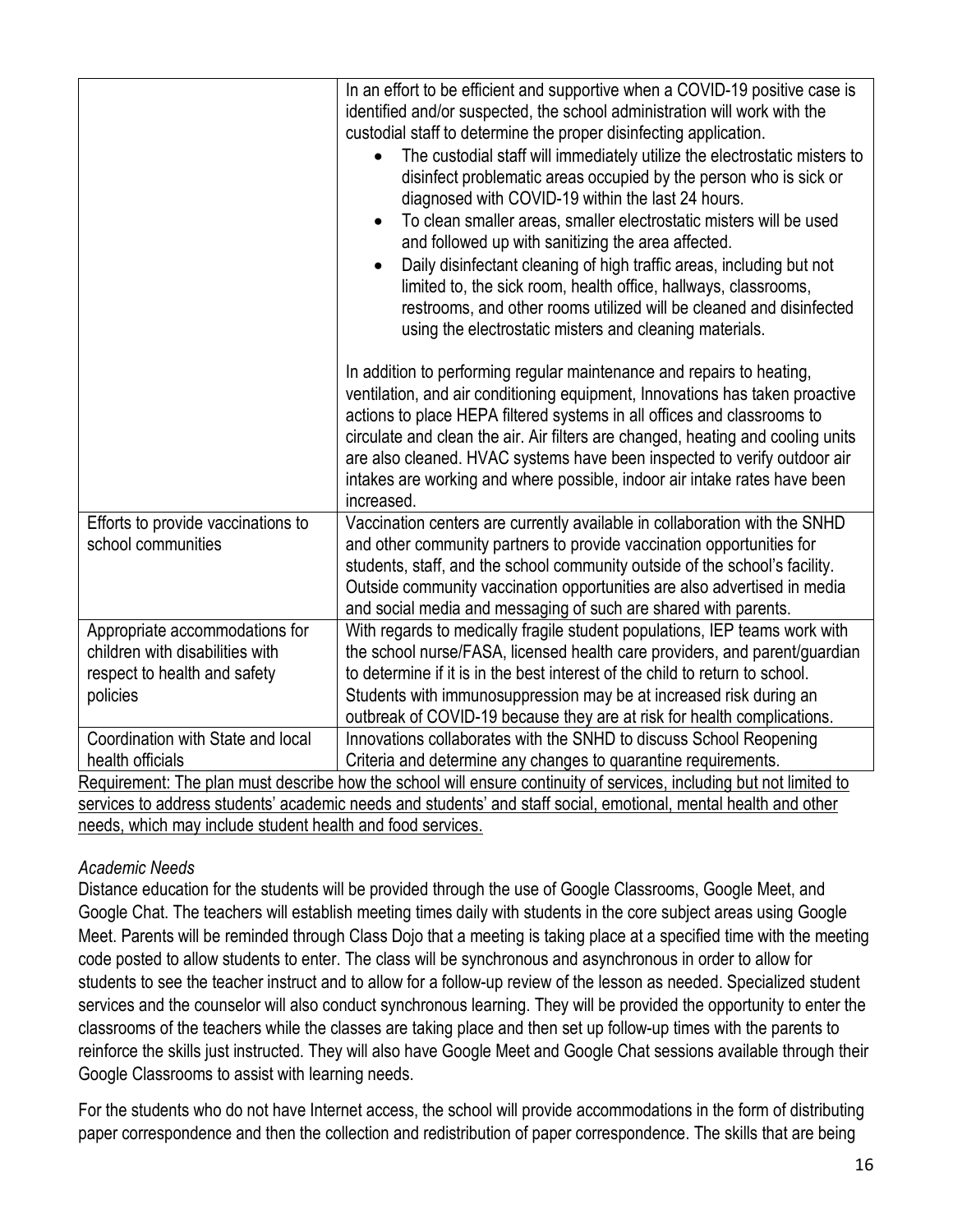taught weekly will be pulled from the consumable curriculum used by the teachers These will be put into a packet with the notes of the teacher for what he/she is teaching for the week. Samples of teacher instruction and modeling of standardized skills will be put with the packets in order to ensure students see what has been covered online. The teachers will also reach out to the students via telephone, Class Dojo, and text messages to clarify questions, offer suggestions, and reteach as necessary. For families that are homebound without transportation, the school will utilize support staff to deliver and pick up work to be returned to the teachers for grading. As an additional method for helping all students with technology-based learning accommodations, the school will develop and staff multiple computer labs during the instructional days. Students having specialized needs, those who utilize English as their second language, and those who have no Internet access, will be provided time to attend school on their technologybased learning days to utilize the computer labs to receive their online instruction and to complete the necessary work and testing to receive and master grade level standards.

For students who are quarantined, the school will use the above described distance learning strategies. Teachers will contact the parents to make arrangements and to inform families of the instructional time or to deliver the packets for the week. The packet delivery will not be one where the staff member is entering the home. The home will be called once the staff arrives and packets will be distributed to the front doors, thereby eliminating contact.

The school will continue its practices put into place for the end of the 2020 – 2021 school year for accountability. First, the teachers will fill out a daily student contact log. This log is coded to show how the teacher contacted the student. Next, the teacher will post a daily question that has to be answered to ensure the student is online and following the lessons. Then, the teacher will fill out a daily time assurance log showing what was done for the day, who was contacted, and how the lessons were conducted. While much of this appears to be repetitive, it is critical as follow-up documentation that varied methods were used to contact and structure student learning.

The teachers will set specific times each day where they are conducting synchronous lessons using Google Meet. The teachers also reach out to small groups or individual students using Google Chat each day. This allows students and teachers to interact daily together. The teachers are also available through Class Dojo and text messaging with the parents to arrange times for students to interact and receive assistance. Our teachers suspended the usual school hours in the distance learning this year in an effort to help all students. If parents are unable to reach teachers during the regular hours, they make appointments with the teachers at times that are beneficial to the families as well.

Adjustments to elective area classes are similar to those utilized in the core content classes. These teachers conduct synchronous and asynchronous lessons to classrooms of teachers. Many of them conduct a full lesson and stream their teaching to classrooms of students. These asynchronous classes are in conjunction with the synchronous Google Meet classes conducted by the core content teachers. The counselors, EL teachers, and Special Education teachers follow the same venues of synchronous, asynchronous, and phone call, texting, and Class Dojo appointments with the families in order to ensure all students are contacted and serviced to meet their individual needs.

### *Social Emotional Needs*

When students, educators, and support staff return to the school, there will be many social, emotional, and behavioral health needs aligned with academic concerns. Innovations will count on its counselors, administration, Learning Strategist and staff to help families to feel welcomed, validated, and supported as the school begins its operations for the 2021 – 2022 school year.

During the first week or two back at school, the counselors will be asked to administer a Needs Assessment with students to receive feedback for structuring their grade level lessons and to be able to pull students to work with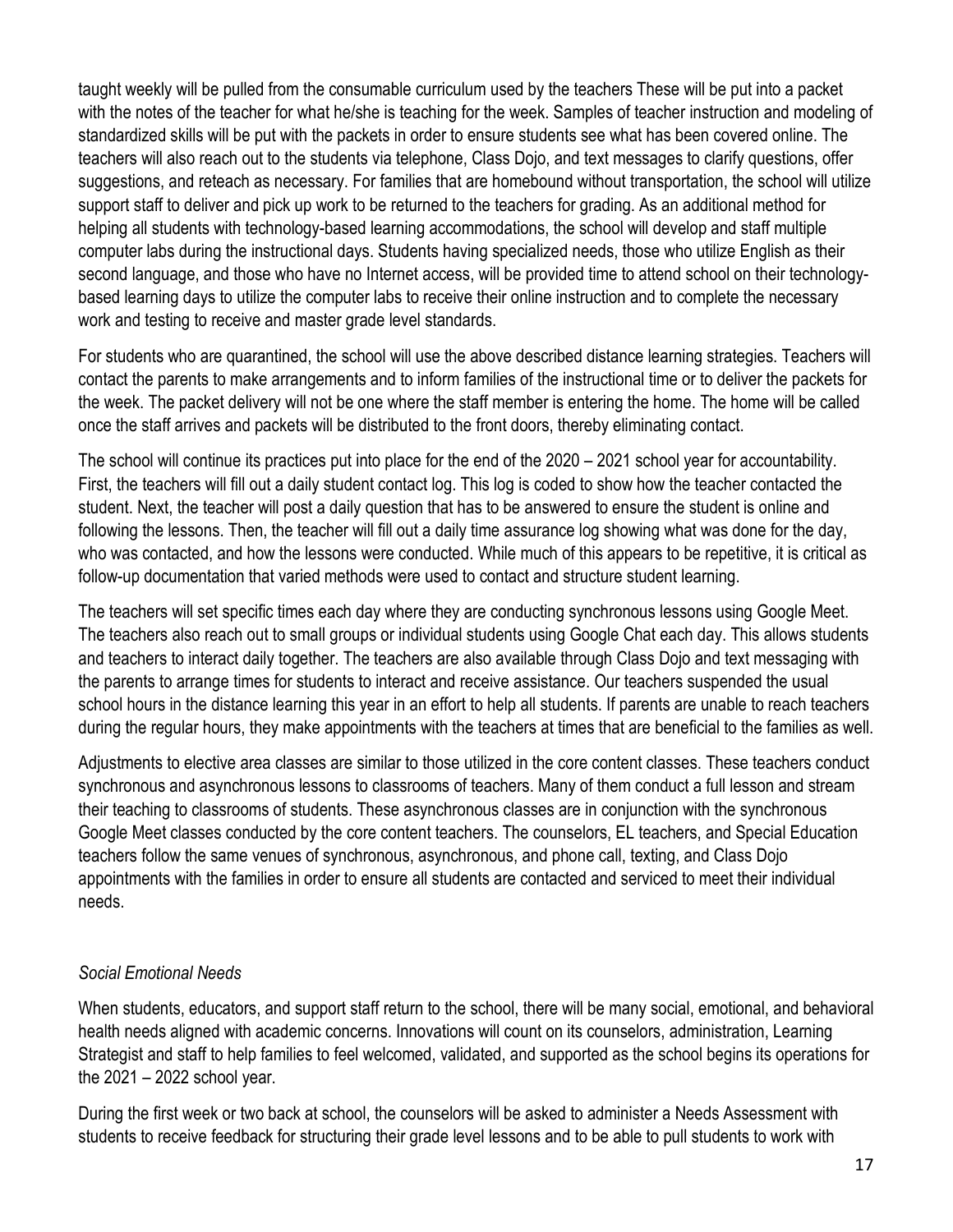them. At the same time, a Needs Assessment will be sent home and collected back at school from the families; or completed via an online survey to determine what the school can do as a whole to assist the parents and families enrolled.

Under Tier I, the following are areas where the school, its staff, administration, and counselors can be assistive to families: (a) social-emotional learning, (b) trauma resources, (c) family engagement, (d) reteach, remind, and acknowledge prosocial behaviors, (e) focusing on the positive and positive behavioral supports, (f) communication, (g) health and safety/updated COVID-19 information, and (h) normalizing feelings and emotions. Multiple resources will be used to accomplish these goals with the families and with the students. Community resources will be made available to families as well.

Innovations acknowledges that each individual who has experienced COVID-19 has done so with different experiences and in a different manner. The school is committed to supporting all students, staff, and families to help with soothing and developing the emotional well-being of all involved. This will be done through a multi-tiered approach where the counselors will work on core lessons for all students in the building. From there, teacher observations, counselor interactions, and needs assessments will help to identify students who need more targeted support and those students who need more intensive individualized intervention practices. Similar methods will be considered when working with the adults, regardless of whether they are staff members or family members of students in the school. It will be in the school's best interest to monitor students, staff, and families by developing an intermittent needs assessment/survey throughout the year to receive periodic feedback so the counselors, teachers, and administration can continue with a strategic plan that emphasizes and acknowledges positive feedback and rewards rather than a punitive behavior management program.

In a Tier 1 universal system of trauma-informed practices, the licensed staff and support staff will utilize the following tenets as a base plan. These are: (a) practice compassion, (b) prioritize the physical safety of the entire school community, (c) identify and distribute resources to help with additional screening, assessment, and treatment for traumatic stress symptoms, (d) ask that adults model behaviors that are positive supports for students and colleagues, (e) utilized supports within the school to enhance interactions and relationship building, and (f) follow the latest public health recommendations. The school will also ensure that students establish a daily learning routine to accommodate learning in the proposed hybrid approach, provide information and instructional elements in digestible amounts for students, encourage students to ask questions, and actively focus on individual needs in order to reestablish the learning focus of the school that was lost at the end of the previous school year. Essentially, teachers in the classrooms and the paraprofessionals in the computer laboratories will be the first line of defense in recognizing the needs of their students as they utilize positive behavioral supports and seek further assistance through the RTI process and/or counselor referral process.

Tiers 2 & 3 require more targeted and intensive individualized assistance for students, staff, and families. In these tiers, the counselors become more instrumental. Here, the counselors can reach out to the families and offer resources from the community. They can work with individual students and families on issues of importance while being a safe and trusting resource and guide for school support. The school can prepare resource guides that can be presented to the families. In private conversations, the counselors will be asked to talk about crises in a traumasensitive manner, foster resilience and healthy coping strategies, plan teaching activities that help to build support and lesson stress in the classrooms, and use national and community experts to ensure support strategies are culturally inclusive and sensitive. Innovations has been working with strategies for the past two years on children in complex trauma and children with PTSD. The curriculum used in the school using Character Counts and the Five Pillars of the Wings Program from the Collaborative for Social Emotional Learning.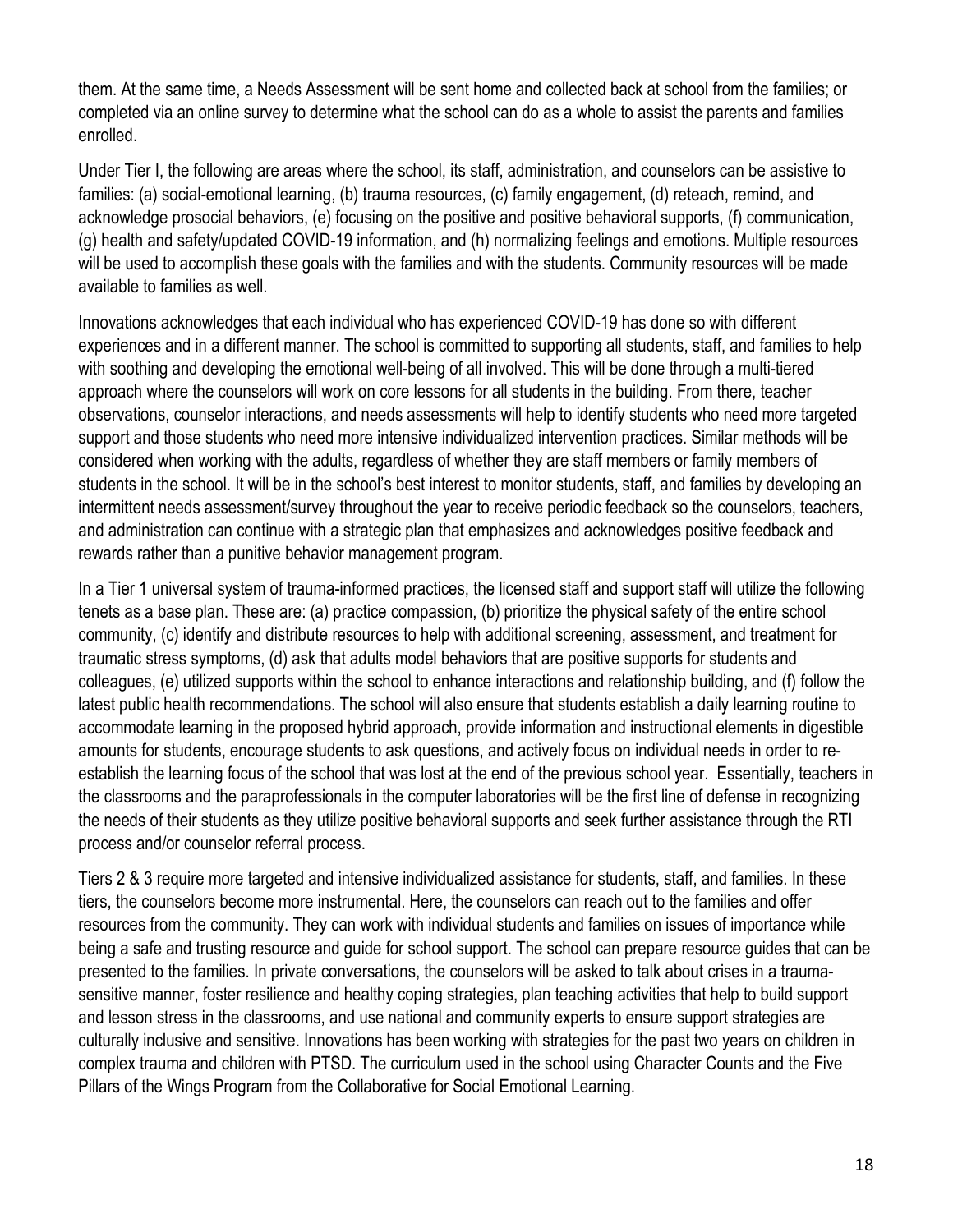One of the key points to Tiers 2 & 3 will be to work with community and state agencies to establish a referral pathway form basic need to mental health services. Both of the school counselors will be the point people for this referral system. The counselors will also continue to take the lead for completing suicide protocols and intervening for individuals who are suffering from grief and loss. The counselors will also be asked to model and train teachers on beginning and intermediate level skills that can be used in the classrooms to help students in need. The administration will look for a variety of professional development training that can be offered staff during weekly PLC meetings to help teachers adjust and to help them to help their students in the classrooms.

## *Health*

Innovations has a required well room/FASA office for daily health needs and a sick room for students who appear to display COVID-10 symptoms. These two locations have an additional air purifier to assist with any possible droplets in the air. Students and their families are encouraged to follow the daily symptom check prior to leaving their homes to eliminate potential exposures before arriving on campus.

The allowance of visitors in the building is limited in order to lessen additional exposure to possible germs from COVID-19 as once the students are in the building, the electrostatic misting system is used to sterilize common areas and hallways. Temperatures are taken for each student each morning prior to get out of the car to enter the building. This enables sick children to be sent home immediately for further health care.

In the classrooms, staff are asked to maintain a seating charter to facilitate accurate seating charts o facilitate contact tracing and notification if the need be. If individuals are up to date on vaccines, and not experiencing symptoms, they will not be required to quarantine, but will have the chance to participate in voluntary COVID -19 testing.

If the positivity rate is within medium or high community transmission rates, Innovations will implement mandatory testing for staff based on SNHD recommendations and community transmission metrics outline previously in this document.

## *Nutrition*

Based on state and local health department guidelines, Innovations will follow the proper social/physical distancing, face covering mandates, and cleaning procedures when serving meals to students. Necessary markings will be installed to encourage appropriate social distancing and a staggered shift for students to get meals will be put into place to keep the guidelines firm and limit student interaction. Staff members will be on duty to ensure guidelines are followed.

Lunches at the school are staggered times in serving various grade levels with the youngest children eating first. Meals will be served in the lunchroom utilizing social distancing, face covering mandates, and cleaning procedures in place as the school year progresses.

The classrooms, lunchroom, and the computer labs will be cleaned before and after the meal consumption each day to limit the spread of germs.

Innovations receives its meals from the Clark County School District. The guidelines for storage, cooking, and serving of food from the district are very regimented and rigid. Food safety protocols, production logs, time and temperature logs, and food inspection are all part of the daily duties of the kitchen staff. These time and temperature logs will be adhered to for the serving of meals for the classrooms as well. Staff who do not need to be in the kitchen will be discouraged from being thee. Personal Protective Equipment and frequent handwashing will be stressed for the